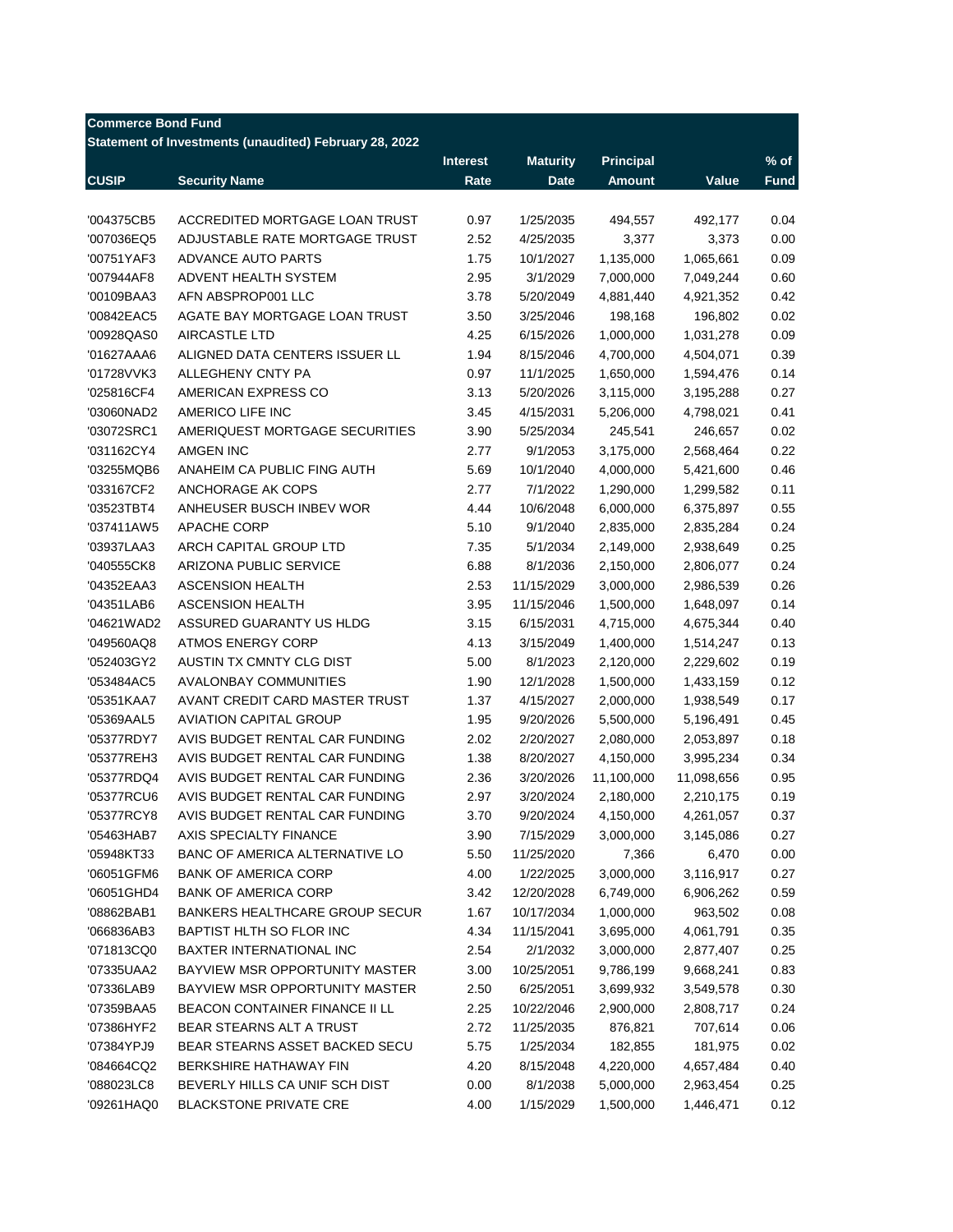|              | Statement of Investments (unaudited) February 28, 2022 |                         |                                |                                   |           |                       |
|--------------|--------------------------------------------------------|-------------------------|--------------------------------|-----------------------------------|-----------|-----------------------|
| <b>CUSIP</b> | <b>Security Name</b>                                   | <b>Interest</b><br>Rate | <b>Maturity</b><br><b>Date</b> | <b>Principal</b><br><b>Amount</b> | Value     | $%$ of<br><b>Fund</b> |
| '09261LAC2   | <b>BLACKSTONE SECURED LEND</b>                         | 3.63                    | 1/15/2026                      | 4,200,000                         | 4,209,575 | 0.36                  |
| '05600LAB2   | <b>BMW FINANCE NV</b>                                  | 2.40                    | 8/14/2024                      | 4,000,000                         | 4,028,849 | 0.35                  |
| '097023CW3   | <b>BOEING CO</b>                                       | 5.81                    | 5/1/2050                       | 5,000,000                         | 5,934,146 | 0.51                  |
| '099724AJ5   | <b>BORGWARNER INC</b>                                  | 3.38                    | 3/15/2025                      | 1,000,000                         | 1,027,126 | 0.09                  |
| '100743AL7   | <b>BOSTON GAS COMPANY</b>                              | 3.00                    | 8/1/2029                       | 2,900,000                         | 2,865,870 | 0.25                  |
| '10373QBK5   | BP CAP MARKETS AMERICA                                 | 3.54                    | 4/6/2027                       | 4,000,000                         | 4,158,674 | 0.36                  |
| '10373QAL4   | BP CAP MARKETS AMERICA                                 | 2.75                    | 5/10/2023                      | 3,250,000                         | 3,290,013 | 0.28                  |
| '110122DE5   | BRISTOL MYERS SQUIBB CO                                | 3.90                    | 2/20/2028                      | 3,250,000                         | 3,501,111 | 0.30                  |
| '11135FBE0   | <b>BROADCOM INC</b>                                    | 1.95                    | 2/15/2028                      | 1,000,000                         | 942,938   | 0.08                  |
| '11135FBL4   | <b>BROADCOM INC</b>                                    | 3.47                    | 4/15/2034                      | 3,500,000                         | 3,376,276 | 0.29                  |
| '11271LAB8   | <b>BROOKFIELD FINANCE INC</b>                          | 4.70                    | 9/20/2047                      | 3,100,000                         | 3,373,338 | 0.29                  |
| '12189LAG6   | BURLINGTN NORTH SANTA FE                               | 4.95                    | 9/15/2041                      | 1,220,000                         | 1,440,322 | 0.12                  |
| '12807CAA1   | CAL FUNDING IV LTD                                     | 2.22                    | 9/25/2045                      | 5,277,500                         | 5,114,094 | 0.44                  |
| '13048VLP1   | CALIFORNIA ST MUNI FIN AUTH RE                         | 2.54                    | 10/1/2029                      | 3,130,000                         | 3,151,874 | 0.27                  |
| '136375BN1   | <b>CANADIAN NATL RAILWAY</b>                           | 6.20                    | 6/1/2036                       | 1,190,000                         | 1,548,427 | 0.13                  |
| '136375CZ3   | CANADIAN NATL RAILWAY                                  | 2.45                    | 5/1/2050                       | 1,310,000                         | 1,089,799 | 0.09                  |
| '13645RAX2   | <b>CANADIAN PACIFIC RAILWAY</b>                        | 6.13                    | 9/15/2115                      | 2,500,000                         | 3,247,503 | 0.28                  |
| '13645RAQ7   | CANADIAN PACIFIC RR CO                                 | 5.75                    | 1/15/2042                      | 1,980,000                         | 2,495,921 | 0.21                  |
| '14042TCT2   | CAPITAL ONE BANK USA NA                                | 2.28                    | 1/28/2026                      | 4,000,000                         | 3,966,145 | 0.34                  |
| '125094AQ5   | <b>CDP FINANCIAL INC</b>                               | 3.15                    | 7/24/2024                      | 1,000,000                         | 1,035,985 | 0.09                  |
| '12532HAD6   | <b>CGI INC</b>                                         | 2.30                    | 9/14/2031                      | 2,500,000                         | 2,305,840 | 0.20                  |
| '808513BT1   | <b>CHARLES SCHWAB CORP</b>                             | 1.95                    | 12/1/2031                      | 2,500,000                         | 2,302,663 | 0.20                  |
| '808513BX2   | <b>CHARLES SCHWAB CORP</b>                             | 2.75                    | 10/1/2029                      | 1,225,000                         | 1,223,844 | 0.10                  |
| '161546CW4   | CHASE FUNDING MORTGAGE LOAN AS                         | 5.91                    | 6/25/2032                      | 742,235                           | 718,042   | 0.06                  |
| '161546HZ2   | CHASE FUNDING MORTGAGE LOAN AS                         | 0.65                    | 12/25/2033                     | 3,436,504                         | 3,315,640 | 0.28                  |
| '172217K59   | <b>CINCINNATI OH</b>                                   | 1.88                    | 12/1/2031                      | 2,865,000                         | 2,791,531 | 0.24                  |
| '172967KA8   | CITIGROUP INC                                          | 4.45                    | 9/29/2027                      | 3,500,000                         | 3,740,584 | 0.32                  |
| '172967HB0   | CITIGROUP INC                                          | 5.50                    | 9/13/2025                      | 1,000,000                         | 1,091,027 | 0.09                  |
| '172967NF4   | <b>CITIGROUP INC</b>                                   | 2.90                    | 11/3/2042                      | 2,000,000                         | 1,798,119 | 0.15                  |
| '17307GGY8   | CITIGROUP MORTGAGE LOAN TRUST                          | 6.75                    | 8/25/2034                      | 398,945                           | 413,215   | 0.04                  |
| '17307GU22   | CITIGROUP MORTGAGE LOAN TRUST                          | 2.77                    | 12/25/2035                     | 36,552                            | 34,876    | 0.00                  |
| '17311LAE1   | CITIGROUP MORTGAGE LOAN TRUST                          | 2.96                    | 4/25/2037                      | 29,134                            | 27,342    | 0.00                  |
| '12565KAE7   | CLI FUNDING LLC                                        | 2.72                    | 1/18/2047                      | 3,456,133                         | 3,410,255 | 0.29                  |
| '12575AAA5   | CMFT NET LEASE MASTER ISSUER L                         | 2.09                    | 7/20/2051                      | 3,209,908                         | 3,053,441 | 0.26                  |
| '20030NDP3   | <b>COMCAST CORP</b>                                    | 2.45                    | 8/15/2052                      | 1,500,000                         | 1,204,977 | 0.10                  |
| '20030NAX9   | <b>COMCAST CORP</b>                                    | 6.40                    | 5/15/2038                      | 1,250,000                         | 1,649,149 | 0.14                  |
| '12630DAV6   | COMM MORTGAGE TRUST                                    | 3.15                    | 2/10/2047                      | 817,803                           | 812,900   | 0.07                  |
| '20369EAA0   | COMMUNITY HOSPITALS OF I                               | 4.24                    | 5/1/2025                       | 2,225,000                         | 2,341,869 | 0.20                  |
| '20772KEW5   | CONNECTICUT ST                                         | 3.74                    | 9/15/2025                      | 3,500,000                         | 3,703,335 | 0.32                  |
| '210518DA1   | <b>CONSUMERS ENERGY CO</b>                             | 3.95                    | 7/15/2047                      | 3,290,000                         | 3,478,129 | 0.30                  |
| '12667FU29   | COUNTRYWIDE ALTERNATIVE LOAN T                         | 6.50                    | 8/25/2032                      | 5,024                             | 5,054     | 0.00                  |
| '12667FQS7   | COUNTRYWIDE ALTERNATIVE LOAN T                         | 5.25                    | 9/25/2019                      | 12,243                            | 12,361    | 0.00                  |
| '12669HAA7   | COUNTRYWIDE ASSET BACKED CERTI                         | 0.59                    | 2/25/2037                      | 396,159                           | 375,785   | 0.03                  |
| '12669GNL1   | COUNTRYWIDE HOME LOANS                                 | 0.73                    | 3/25/2035                      | 477,207                           | 461,321   | 0.04                  |
| '12669GTE1   | COUNTRYWIDE HOME LOANS                                 | 5.50                    | 4/25/2035                      | 79,880                            | 76,007    | 0.01                  |
| '126694NV6   | COUNTRYWIDE HOME LOANS                                 | 5.50                    | 12/25/2035                     | 385,749                           | 236,920   | 0.02                  |
| '22541QMA7   | CREDIT SUISSE FIRST BOSTON MOR                         | 5.25                    | 7/25/2033                      | 103,770                           | 105,524   | 0.01                  |
| '12647MAM7   | CREDIT SUISSE MORTGAGE TRUST                           | 2.50                    | 7/25/2028                      | 4,350,192                         | 4,293,417 | 0.37                  |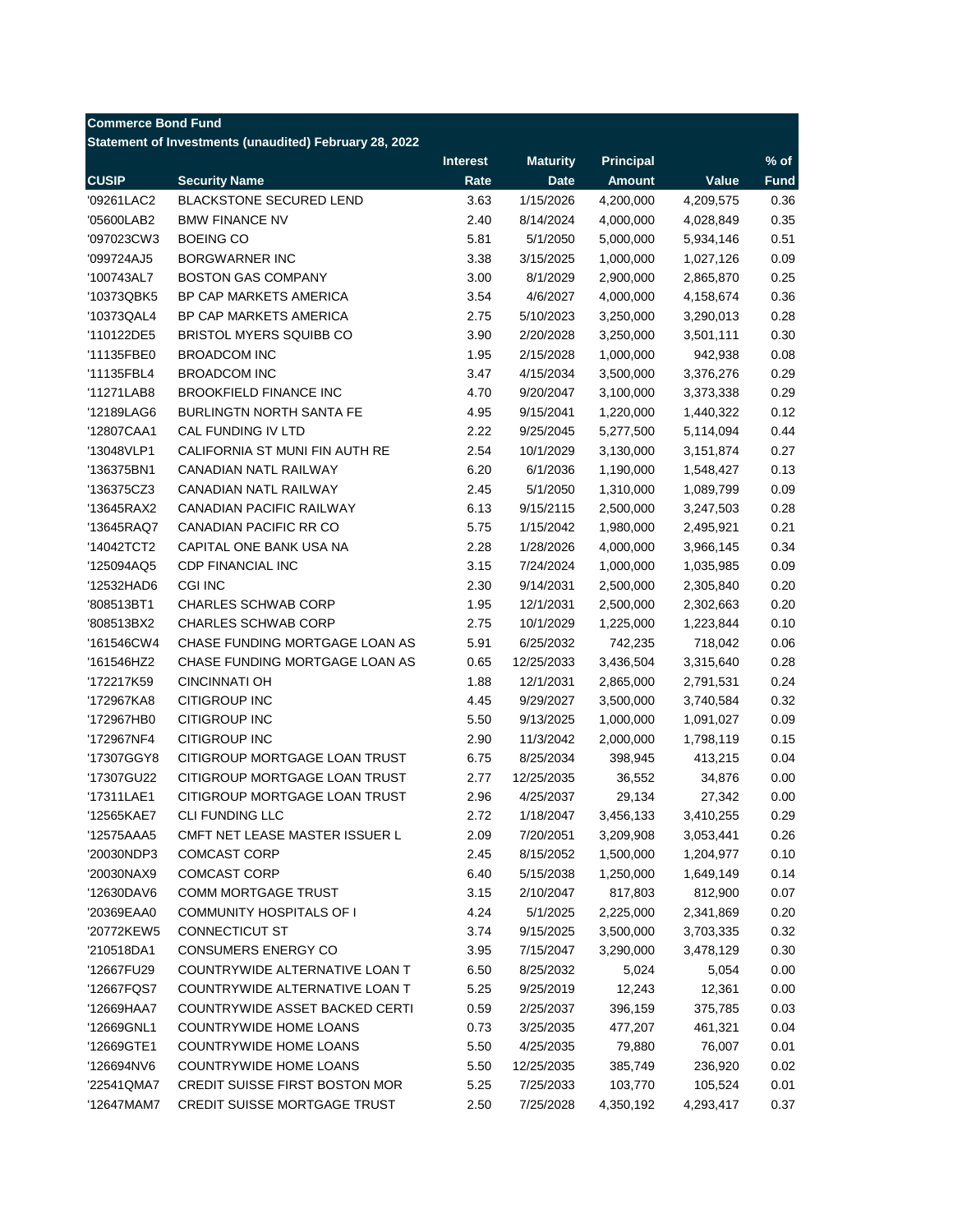| <b>Commerce Bond Fund</b> |                                                         |                 |                 |                  |                   |             |
|---------------------------|---------------------------------------------------------|-----------------|-----------------|------------------|-------------------|-------------|
|                           | Statement of Investments (unaudited) February 28, 2022  |                 |                 |                  |                   |             |
|                           |                                                         | <b>Interest</b> | <b>Maturity</b> | <b>Principal</b> |                   | $%$ of      |
| <b>CUSIP</b>              | <b>Security Name</b>                                    | Rate            | <b>Date</b>     | <b>Amount</b>    | Value             | <b>Fund</b> |
| '12652CAA7                | <b>CREDIT SUISSE MORTGAGE TRUST</b>                     | 3.50            | 10/25/2047      | 513,368          | 515,216           | 0.04        |
| '231266GC5                | CURATORS OF THE UNIV OF MISSOU                          | 5.79            | 11/1/2041       | 2,500,000        | 3,429,261         | 0.29        |
| '126650BS8                | <b>CVS PASS THROUGH TRUST</b>                           | 7.51            | 1/10/2032       | 2,305,766        | 2,791,484         | 0.24        |
| '233851EB6                | DAIMLER FINANCE NA LLC                                  | 0.75            | 3/1/2024        | 3,485,000        | 3,398,784         | 0.29        |
| '233046AQ4                | DB MASTER FINANCE LLC                                   | 2.49            | 11/20/2051      | 3,990,000        | 3,826,171         | 0.33        |
| '26439XAC7                | DCP MIDSTREAM OPERATING                                 | 8.13            | 8/16/2030       | 3,397,000        | 4,314,190         | 0.37        |
| '242559TX0                | <b>DEARBORN MI</b>                                      | 3.88            | 5/1/2027        | 1,750,000        | 1,896,889         | 0.16        |
| '25265LAA8                | DIAMOND INFRASTRUCTURE FUNDING                          | 1.76            | 4/15/2049       | 4,000,000        | 3,753,732         | 0.32        |
| '25755TAH3                | DOMINOS PIZZA MASTER ISSUER LL                          | 4.12            | 7/25/2047       | 6,240,000        | 6,403,238         | 0.55        |
| '23342KAC8                | DRB PRIME STUDENT LOAN TRUST                            | 2.85            | 5/27/2042       | 380,113          | 382,344           | 0.03        |
| '26209XAD3                | DRIVEN BRANDS FUNDING, LLC                              | 2.79            | 10/20/2051      | 2,743,125        | 2,567,263         | 0.22        |
| '144141DC9                | DUKE ENERGY PROGRESS LLC                                | 2.80            | 5/15/2022       | 2,000,000        | 2,003,858         | 0.17        |
| '28337LEH7                | EL PASO CNTY CO REVENUE                                 | 0.80            | 6/1/2023        | 730,000          | 724,275           | 0.06        |
| '291011BB9                | <b>EMERSON ELECTRIC CO</b>                              | 6.13            | 4/15/2039       | 1,000,000        | 1,349,411         | 0.12        |
| '29157TAC0                | <b>EMORY UNIVERSITY</b>                                 | 1.57            | 9/1/2025        | 2,000,000        | 1,962,244         | 0.17        |
| '29273RBE8                | <b>ENERGY TRANSFER LP</b>                               | 4.90            | 3/15/2035       | 3,000,000        | 3,122,251         | 0.27        |
| '29364WAU2                | ENTERGY LOUISIANA LLC                                   | 3.78            | 4/1/2025        | 3,000,000        | 3,114,467         | 0.27        |
| '29445FAG3                | EQUIFIRST MORTGAGE LOAN TRUST                           | 4.25            | 9/25/2033       | 154,701          | 154,291           | 0.01        |
| '656531AG5                | <b>EQUINOR ASA</b>                                      | 6.80            | 1/15/2028       | 1,795,000        | 2,163,703         | 0.19        |
| '29449W7M3                | <b>EQUITABLE FINANCIAL LIFE</b>                         | 1.30            | 7/12/2026       | 3,000,000        | 2,855,239         | 0.24        |
| '29449WAD9                | EQUITABLE FINANCIAL LIFE                                | 1.75            | 11/15/2030      | 5,000,000        | 4,520,988         | 0.39        |
| '26884ABF9                | <b>ERP OPERATING LP</b>                                 | 2.85            | 11/1/2026       | 1,505,000        | 1,542,054         | 0.13        |
| '29977KAA1                | EVERBANK MORTGAGE LOAN TRUST                            | 3.00            | 6/25/2043       | 570,209          | 568,776           | 0.05        |
| '3135GA3G4                | <b>FANNIE MAE</b>                                       | 0.40            | 11/25/2024      | 1,500,000        | 1,454,567         | 0.12        |
| '3135G06E8                | <b>FANNIE MAE</b>                                       | 0.42            | 11/18/2024      | 6,400,000        | 6,194,702         | 0.53        |
| '31394ABD7                | <b>FANNIE MAE</b>                                       | 5.50            | 7/25/2024       | 44,188           | 45,177            | 0.00        |
| '3136ARUM8                | <b>FANNIE MAE</b>                                       | 3.00            | 12/25/2044      | 687,615          | 691,214           | 0.06        |
| '313920T34                | <b>FANNIE MAE</b>                                       | 6.50            | 9/25/2031       | 31,636           | 34,567            | 0.00        |
| '3136ANRZ2                | <b>FANNIE MAE</b>                                       | 2.00            | 5/25/2045       | 1,103,186        | 1,083,773         | 0.09        |
| '3136AMQD4                | <b>FANNIE MAE</b>                                       | 2.25            | 3/25/2044       | 1,439,804        | 1,445,637         | 0.12        |
| '31392JGE3                | <b>FANNIE MAE</b>                                       | 4.00            | 3/25/2033       | 10,771           | 11,037            | 0.00        |
| '31393UPS6                | <b>FANNIE MAE</b>                                       | 6.00            | 12/25/2033      | 1,431,366        | 1,616,338         | 0.14        |
|                           |                                                         |                 |                 |                  |                   | 0.01        |
| '31393BU94                | <b>FANNIEMAE WHOLE LOAN</b><br>FED HM LN PC POOL 2B4380 | 6.50<br>2.70    | 9/25/2042       | 59,605           | 66,555<br>948,706 | 0.08        |
| '31326J2M1                |                                                         |                 | 7/1/2045        | 932,283          |                   |             |
| '31349SVX8<br>'3128JRKZ8  | FED HM LN PC POOL 781530<br>FED HM LN PC POOL 847512    | 2.35            | 5/1/2034        | 43,693           | 45,893            | 0.00        |
|                           |                                                         | 2.09            | 1/1/2036        | 70,808           | 70,740<br>65,391  | 0.01        |
| '31292GQH2                | FED HM LN PC POOL C00456                                | 7.00            | 5/1/2026        | 61,957           |                   | 0.01        |
| '31292HGL2                | FED HM LN PC POOL C01103<br>FED HM LN PC POOL C01116    | 7.50            | 12/1/2030       | 11,597           | 13,289            | 0.00        |
| '31292HGZ1                |                                                         | 7.50            | 1/1/2031        | 18,925           | 21,354            | 0.00        |
| '31292HKY9                | FED HM LN PC POOL C01211                                | 7.00            | 8/1/2031        | 37,384           | 42,757            | 0.00        |
| '31288JT30                | FED HM LN PC POOL C79570                                | 5.00            | 5/1/2033        | 428,068          | 475,147           | 0.04        |
| '3128M9EB4                | FED HM LN PC POOL G07030                                | 4.00            | 6/1/2042        | 607,354          | 651,790           | 0.06        |
| '31322Y3K5                | FED HM LN PC POOL T65302                                | 3.00            | 6/1/2045        | 438,751          | 439,977           | 0.04        |
| '30260GAA4                | FIC FUNDING, LLC                                        | 1.13            | 4/15/2033       | 1,805,365        | 1,786,503         | 0.15        |
| '31620MBR6                | FIDELITY NATIONAL INFORM                                | 1.15            | 3/1/2026        | 2,500,000        | 2,361,929         | 0.20        |
| '32051RAA9                | FIRST HORIZON ALTERNATIVE MORT                          | 5.50            | 5/25/2035       | 656,025          | 534,800           | 0.05        |
| '33852AAC1                | <b>FLAGSTAR MORTGAGE TRUST</b>                          | 3.50            | 10/25/2049      | 1,233,086        | 1,236,355         | 0.11        |
| '33852HAB8                | FLAGSTAR MORTGAGE TRUST                                 | 2.50            | 9/25/2051       | 3,772,387        | 3,619,089         | 0.31        |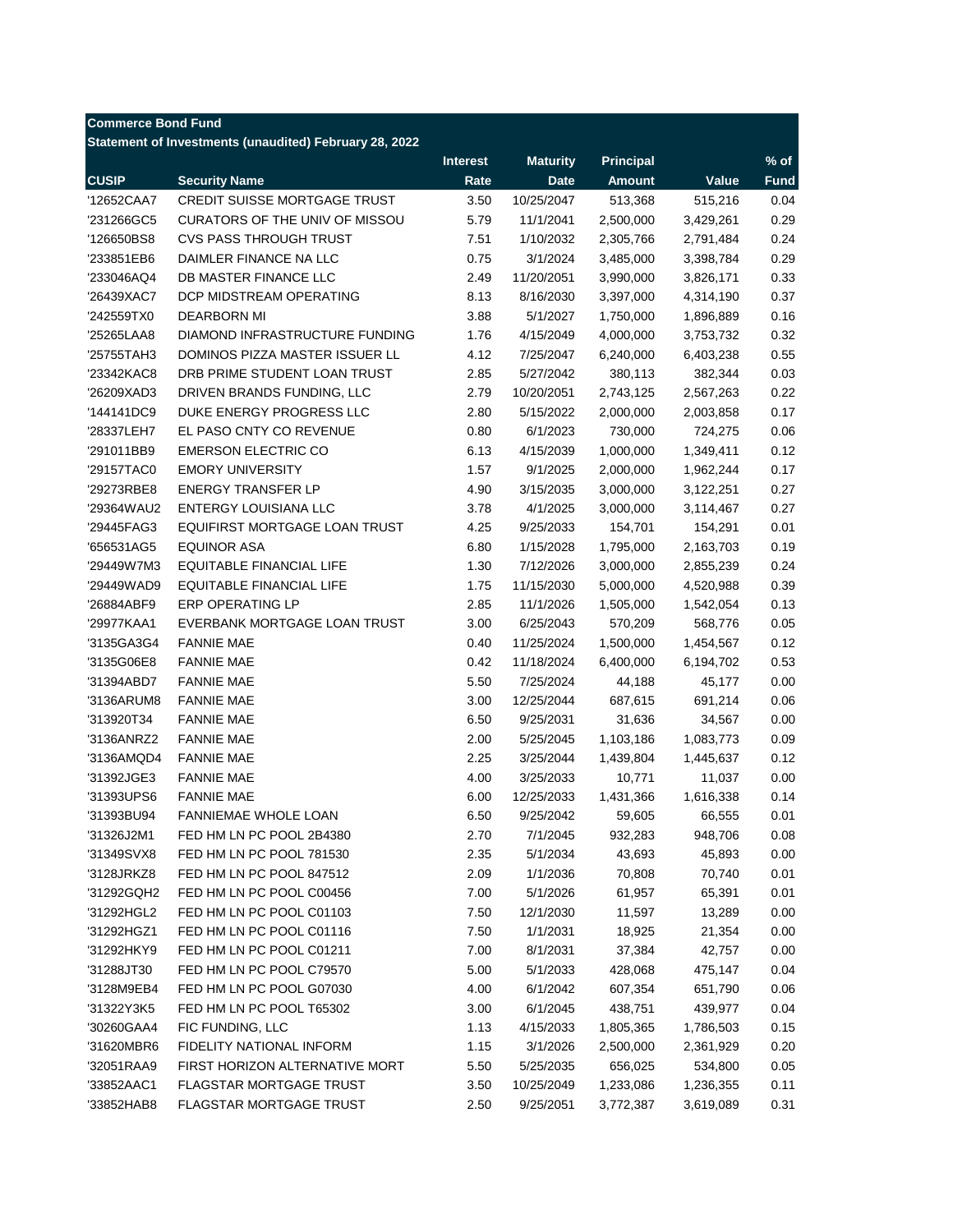| <b>Commerce Bond Fund</b> | Statement of Investments (unaudited) February 28, 2022 |                 |                 |                  |           |             |
|---------------------------|--------------------------------------------------------|-----------------|-----------------|------------------|-----------|-------------|
|                           |                                                        | <b>Interest</b> | <b>Maturity</b> | <b>Principal</b> |           | % of        |
| <b>CUSIP</b>              | <b>Security Name</b>                                   | Rate            | <b>Date</b>     | <b>Amount</b>    | Value     | <b>Fund</b> |
| '33851HAD5                | <b>FLAGSTAR MORTGAGE TRUST</b>                         | 3.50            | 4/25/2048       | 330,416          | 330,581   | 0.03        |
| '34061QBV8                | FLORIDA DEV FIN CORP HLTHCAREF                         | 3.22            | 2/1/2032        | 1,800,000        | 1,778,797 | 0.15        |
| '31371HWR5                | <b>FNMA POOL 252756</b>                                | 8.00            | 7/1/2028        | 1,941            | 1,956     | 0.00        |
| '31374TFV6                | FNMA POOL 323380                                       | 6.50            | 10/1/2028       | 10,901           | 11,894    | 0.00        |
| '31375VUG6                | FNMA POOL 346283                                       | 6.50            | 3/1/2026        | 4,451            | 4,942     | 0.00        |
| '31383MHT3                | <b>FNMA POOL 507042</b>                                | 7.50            | 9/1/2029        | 9,017            | 9,086     | 0.00        |
| '31386QFM8                | <b>FNMA POOL 569972</b>                                | 7.50            | 3/1/2031        | 2,292            | 2,453     | 0.00        |
| '31387BN82                | <b>FNMA POOL 579215</b>                                | 7.00            | 3/1/2031        | 21,488           | 22,288    | 0.00        |
| '31388SLV5                | <b>FNMA POOL 613340</b>                                | 7.00            | 11/1/2031       | 13,561           | 13,997    | 0.00        |
| '31389GRF9                | <b>FNMA POOL 625186</b>                                | 7.00            | 1/1/2032        | 24,033           | 24,356    | 0.00        |
| '31391MUU5                | <b>FNMA POOL 671195</b>                                | 1.66            | 2/1/2033        | 14,665           | 14,702    | 0.00        |
| '31391SQX1                | <b>FNMA POOL 675570</b>                                | 6.00            | 12/1/2032       | 36,711           | 39,966    | 0.00        |
| '31405XWK5                | <b>FNMA POOL 802650</b>                                | 1.99            | 10/1/2034       | 39,437           | 39,489    | 0.00        |
| '31406LMX3                | <b>FNMA POOL 813174</b>                                | 2.26            | 2/1/2035        | 42,407           | 42,399    | 0.00        |
| '3138EQTW2                | FNMA POOL AL7764                                       | 2.70            | 12/1/2045       | 192,236          | 198,792   | 0.02        |
| '3140HP7C5                | FNMA POOL BK9890                                       | 5.00            | 8/1/2048        | 1,142,504        | 1,257,963 | 0.11        |
| '31418ATL2                | FNMA POOL MA1454                                       | 2.50            | 5/1/2028        | 480,990          | 490,728   | 0.04        |
| '31418BTL0                | FNMA POOL MA2354                                       | 3.50            | 8/1/2035        | 1,098,203        | 1,145,408 | 0.10        |
| '31418CTR5                | FNMA POOL MA3259                                       | 4.50            | 1/1/2048        | 234,023          | 242,587   | 0.02        |
| '31418D2D3                | FNMA POOL MA4371                                       | 2.50            | 6/1/2051        | 943,319          | 928,102   | 0.08        |
| '345102LT2                | FOOTHILL DE ANZA CA CMNTY CLGD                         | 3.22            | 8/1/2038        | 1,730,000        | 1,846,574 | 0.16        |
| '34532RAA4                | FORD CREDIT AUTO OWNER TRUST/F                         | 3.19            | 7/15/2031       | 5,000,000        | 5,132,432 | 0.44        |
| '345370CR9                | FORD MOTOR COMPANY                                     | 4.35            | 12/8/2026       | 2,000,000        | 2,044,210 | 0.18        |
| '345397XL2                | FORD MOTOR CREDIT CO LLC                               | 4.13            | 8/4/2025        | 2,500,000        | 2,528,125 | 0.22        |
| '355514NZ9                | <b>FRASER MI PUBLIC SCHS DIST</b>                      | 2.38            | 5/1/2029        | 2,150,000        | 2,139,160 | 0.18        |
| '3137H2BF0                | <b>FREDDIE MAC</b>                                     | 2.50            | 9/25/2051       | 4,250,000        | 4,078,633 | 0.35        |
| '3137B6B34                | <b>FREDDIE MAC</b>                                     | 3.00            | 4/15/2043       | 233,788          | 234,519   | 0.02        |
| '3137F34U5                | <b>FREDDIE MAC</b>                                     | 4.50            | 10/15/2045      | 84,860           | 85,406    | 0.01        |
| '3137BC7C6                | <b>FREDDIE MAC</b>                                     | 3.50            | 9/15/2041       | 168,709          | 172,432   | 0.01        |
| '3137FJQQ5                | <b>FREDDIE MAC</b>                                     | 4.50            | 10/15/2037      | 2,729,762        | 2,749,266 | 0.24        |
| '3137FJUS6                | <b>FREDDIE MAC</b>                                     | 4.50            | 9/15/2046       | 2,105,633        | 2,121,627 | 0.18        |
| '3137FWYV6                | <b>FREDDIE MAC</b>                                     | 2.00            | 9/25/2045       | 6,000,000        | 5,961,009 | 0.51        |
| '3137FXYC6                | <b>FREDDIE MAC</b>                                     | 2.00            | 12/25/2050      | 733,208          | 712,030   | 0.06        |
| '3137EAEZ8                | <b>FREDDIE MAC</b>                                     | 0.25            | 11/6/2023       | 5,250,000        | 5,152,169 | 0.44        |
| '3137ASPA6                | <b>FREDDIE MAC</b>                                     | 2.75            | 9/15/2041       | 165,146          | 166,200   | 0.01        |
| '3133T0C69                | <b>FREDDIE MAC</b>                                     | 6.70            | 9/15/2023       | 9,916            | 10,192    | 0.00        |
| '3133THKP1                | <b>FREDDIE MAC</b>                                     | 6.00            | 12/15/2028      | 20,319           | 22,395    | 0.00        |
| '3133THLK1                | <b>FREDDIE MAC</b>                                     | 6.00            | 1/15/2029       | 113,624          | 124,106   | 0.01        |
| '31393PRF3                | <b>FREDDIE MAC</b>                                     | 5.50            | 4/15/2023       | 25,588           | 25,915    | 0.00        |
| '31339LYU8                | <b>FREDDIE MAC</b>                                     | 6.00            | 12/15/2031      | 333,613          | 368,720   | 0.03        |
|                           | <b>FREDDIE MAC</b>                                     |                 |                 |                  | 220,711   | 0.02        |
| '3137F5AC3                |                                                        | 3.50            | 5/15/2048       | 216,158          |           |             |
| '35563PBT5                | FREDDIE MAC SCRT                                       | 3.00            | 7/25/2056       | 2,228,679        | 2,259,654 | 0.19        |
| '35564CAB3                | FREDDIE MAC SLST                                       | 3.50            | 6/25/2028       | 1,245,000        | 1,275,442 | 0.11        |
| '361448BH5                | <b>GATX CORP</b>                                       | 3.10            | 6/1/2051        | 3,155,000        | 2,709,106 | 0.23        |
| '361528AA0                | GBX LEASING 2022 1 LLC.                                | 2.87            | 2/20/2052       | 1,680,000        | 1,670,322 | 0.14        |
| '36168XAA7                | GCAT                                                   | 2.89            | 12/27/2066      | 7,000,000        | 6,999,955 | 0.60        |
| '369604BQ5                | <b>GENERAL ELECTRIC CO</b>                             | 3.53            | 12/29/2049      | 3,748,000        | 3,544,184 | 0.30        |
| '37045VAK6                | <b>GENERAL MOTORS CO</b>                               | 6.60            | 4/1/2036        | 3,450,000        | 4,279,326 | 0.37        |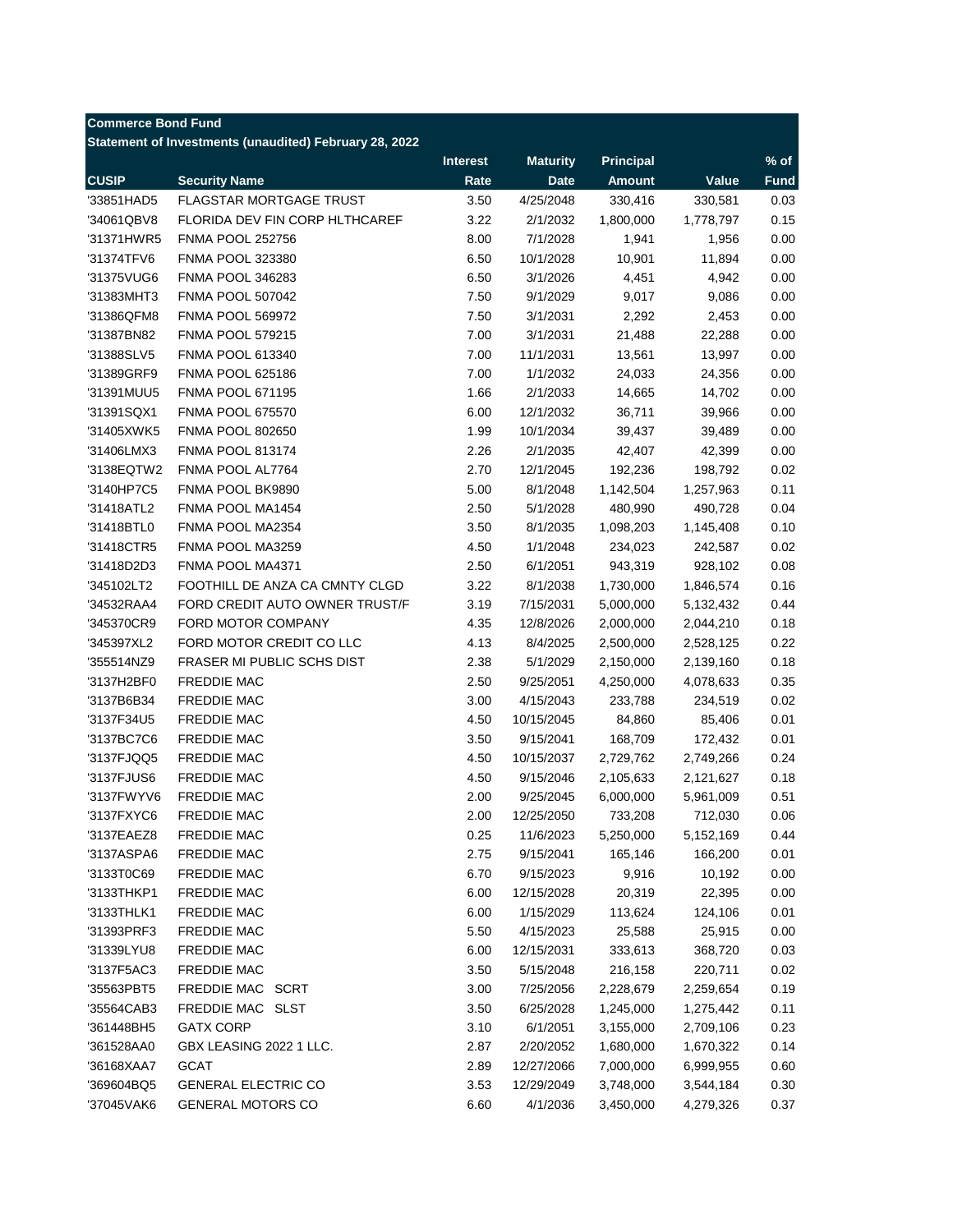| <b>Commerce Bond Fund</b> | Statement of Investments (unaudited) February 28, 2022 |                 |                 |                  |            |             |
|---------------------------|--------------------------------------------------------|-----------------|-----------------|------------------|------------|-------------|
|                           |                                                        | <b>Interest</b> | <b>Maturity</b> | <b>Principal</b> |            | % of        |
| <b>CUSIP</b>              | <b>Security Name</b>                                   | Rate            | <b>Date</b>     | <b>Amount</b>    | Value      | <b>Fund</b> |
| '37045XDS2                | <b>GENERAL MOTORS FINL CO</b>                          | 3.10            | 1/12/2032       | 1,615,000        | 1,540,945  | 0.13        |
| '37045XBW5                | <b>GENERAL MOTORS FINL CO</b>                          | 3.95            | 4/13/2024       | 2,000,000        | 2,057,292  | 0.18        |
| '37331NAL5                | <b>GEORGIA PACIFIC LLC</b>                             | 2.10            | 4/30/2027       | 5,000,000        | 4,888,211  | 0.42        |
| '37331NAM3                | <b>GEORGIA PACIFIC LLC</b>                             | 0.63            | 5/15/2024       | 2,225,000        | 2,154,881  | 0.18        |
| '37959PAC1                | <b>GLOBAL SC FINANCE SRL</b>                           | 2.26            | 11/19/2040      | 4,546,256        | 4,452,848  | 0.38        |
| '36202CH97                | <b>GNMA II POOL 002056</b>                             | 7.50            | 8/20/2025       | 7,789            | 8,183      | 0.00        |
| '36202CP98                | <b>GNMA II POOL 002248</b>                             | 7.50            | 7/20/2026       | 35,240           | 37,925     | 0.00        |
| '3622A2T77                | <b>GNMA II POOL 784174</b>                             | 2.50            | 6/20/2031       | 1,091,063        | 1,085,568  | 0.09        |
| '3617J7FM9                | <b>GNMA II POOL BK6472</b>                             | 5.00            | 2/20/2049       | 18,119           | 18,877     | 0.00        |
| '36212S4U7                | <b>GNMA POOL 542735</b>                                | 6.50            | 4/15/2031       | 17,801           | 19,317     | 0.00        |
| '36212U4H1                | <b>GNMA POOL 544524</b>                                | 6.50            | 5/15/2031       | 66,018           | 71,641     | 0.01        |
| '220062AA1                | <b>GONZAGA UNIVERSITY</b>                              | 4.16            | 4/1/2046        | 3,500,000        | 3,603,871  | 0.31        |
| '38382WPW1                | <b>GOVERNMENT NATIONAL MORTGAGE A</b>                  | 2.00            | 6/20/2051       | 9,690,669        | 9,487,109  | 0.81        |
| '38378KRB7                | <b>GOVERNMENT NATIONAL MORTGAGE A</b>                  | 2.50            | 8/16/2043       | 906,710          | 908,463    | 0.08        |
| '38379FFS3                | <b>GOVERNMENT NATIONAL MORTGAGE A</b>                  | 3.00            | 12/20/2043      | 96,143           | 97,576     | 0.01        |
| '38380VF30                | GOVERNMENT NATIONAL MORTGAGE A                         | 3.50            | 3/20/2048       | 646,986          | 658,809    | 0.06        |
| '38379MHL1                | <b>GOVERNMENT NATIONAL MORTGAGE A</b>                  | 2.25            | 7/16/2045       | 538,724          | 532,941    | 0.05        |
| '38380ADQ7                | GOVERNMENT NATIONAL MORTGAGE A                         | 2.50            | 7/20/2046       | 210,854          | 209,903    | 0.02        |
| '36264JAB9                | <b>GS MORTGAGE BACKED SECURITIES</b>                   | 2.50            | 4/25/2052       | 10,780,251       | 10,342,174 | 0.89        |
| '36263TAB8                | <b>GS MORTGAGE BACKED SECURITIES</b>                   | 2.50            | 4/25/2052       | 7,794,563        | 7,460,960  | 0.64        |
| '36242DKR3                | <b>GSR MORTGAGE LOAN TRUST</b>                         | 0.53            | 12/25/2034      | 279,520          | 281,848    | 0.02        |
| '36228F4P8                | <b>GSR MORTGAGE LOAN TRUST</b>                         | 2.34            | 6/25/2034       | 62,028           | 63,883     | 0.01        |
| '40139LBA0                | <b>GUARDIAN LIFE GLOB FUND</b>                         | 1.25            | 11/19/2027      | 5,000,000        | 4,677,086  | 0.40        |
| '402479CE7                | <b>GULF POWER CO</b>                                   | 4.55            | 10/1/2044       | 1,250,000        | 1,434,596  | 0.12        |
| '41755JAA7                | HARVEST SBA LOAN TRUST                                 | 2.36            | 8/25/2044       | 2,074,164        | 2,052,902  | 0.18        |
| '419792ZJ8                | <b>HAWAII ST</b>                                       | 0.57            | 10/1/2023       | 2,960,000        | 2,923,842  | 0.25        |
| '421946AM6                | HEALTHCARE REALTY TRUST                                | 2.05            | 3/15/2031       | 1,075,000        | 982,457    | 0.08        |
| '426767AA7                | HENRY J KAISER FAMILY FO                               | 3.36            | 12/1/2025       | 6,250,000        | 6,234,113  | 0.53        |
| '42806MAE9                | HERTZ VEHICLE FINANCING LLC                            | 1.68            | 12/27/2027      | 2,800,000        | 2,685,427  | 0.23        |
| '436106AA6                | <b>HOLLYFRONTIER CORP</b>                              | 5.88            | 4/1/2026        | 3,850,000        | 4,175,593  | 0.36        |
| '43731QAA6                | HOME PARTNERS OF AMERICA TRUST                         | 2.91            | 9/17/2039       | 6,894,119        | 6,831,445  | 0.59        |
| '4423315V2                | <b>HOUSTON TX</b>                                      | 2.13            | 3/1/2026        | 5,000,000        | 5,026,225  | 0.43        |
| '404280AM1                | <b>HSBC HOLDINGS PLC</b>                               | 6.10            | 1/14/2042       | 3,130,000        | 4,106,229  | 0.35        |
| '451443ZX6                | IDAHO ST BLDG AUTH BLDG REVENU                         | 3.12            | 9/1/2024        | 1,500,000        | 1,552,969  | 0.13        |
| '45130CAJ0                | IDAHO ST HSG FIN ASSN ECON D                           | 7.00            | 1/1/2031        | 4,100,000        | 4,115,796  | 0.35        |
| '45254NDQ7                | <b>IMPAC CMB TRUST</b>                                 | 5.73            | 1/25/2033       | 109,242          | 112,400    | 0.01        |
| '45254NJF5                | <b>IMPAC CMB TRUST</b>                                 | 5.24            | 9/25/2034       | 1,278,344        | 1,360,141  | 0.12        |
| '45254NHS9                | <b>IMPAC CMB TRUST</b>                                 | 0.83            | 9/25/2034       | 216,517          | 215,300    | 0.02        |
| '45254TPM0                | IMPAC SECURED ASSETS CORP.                             | 4.87            | 8/25/2034       | 311              | 313        | 0.00        |
| '452766AA6                | <b>IMPERIAL FUND LLC</b>                               | 2.49            | 2/25/2067       | 3,500,000        | 3,483,347  | 0.30        |
| '455168GG3                | INDIANA UNIV REVENUES                                  | 2.77            | 6/1/2037        | 1,000,000        | 996,067    | 0.09        |
| '460146CC5                | INTERNATIONAL PAPER CO                                 | 8.70            | 6/15/2038       | 2,925,000        | 4,474,268  | 0.38        |
| '46185HAA0                | <b>INVITATION HOMES TRUST</b>                          | 1.09            | 6/17/2037       | 4,017,942        | 4,011,328  | 0.34        |
| '46627MEN3                | J.P. MORGAN ALTERNATIVE LOAN T                         | 6.00            | 3/25/2036       | 793,075          | 578,008    | 0.05        |
| '466365AD5                | JACK IN THE BOX FUNDING, LLC                           | 3.45            | 2/26/2052       | 4,000,000        | 3,980,000  | 0.34        |
| '46849LSS1                | JACKSON NATL LIFE GLOBAL                               | 3.25            | 1/30/2024       | 2,600,000        | 2,658,115  | 0.23        |
| '47102XAJ4                | JANUS HEND US HLDGS INC                                | 4.88            | 8/1/2025        | 3,000,000        | 3,203,789  | 0.27        |
| '478160AN4                | JOHNSON + JOHNSON                                      | 5.95            | 8/15/2037       | 4,970,000        | 6,661,145  | 0.57        |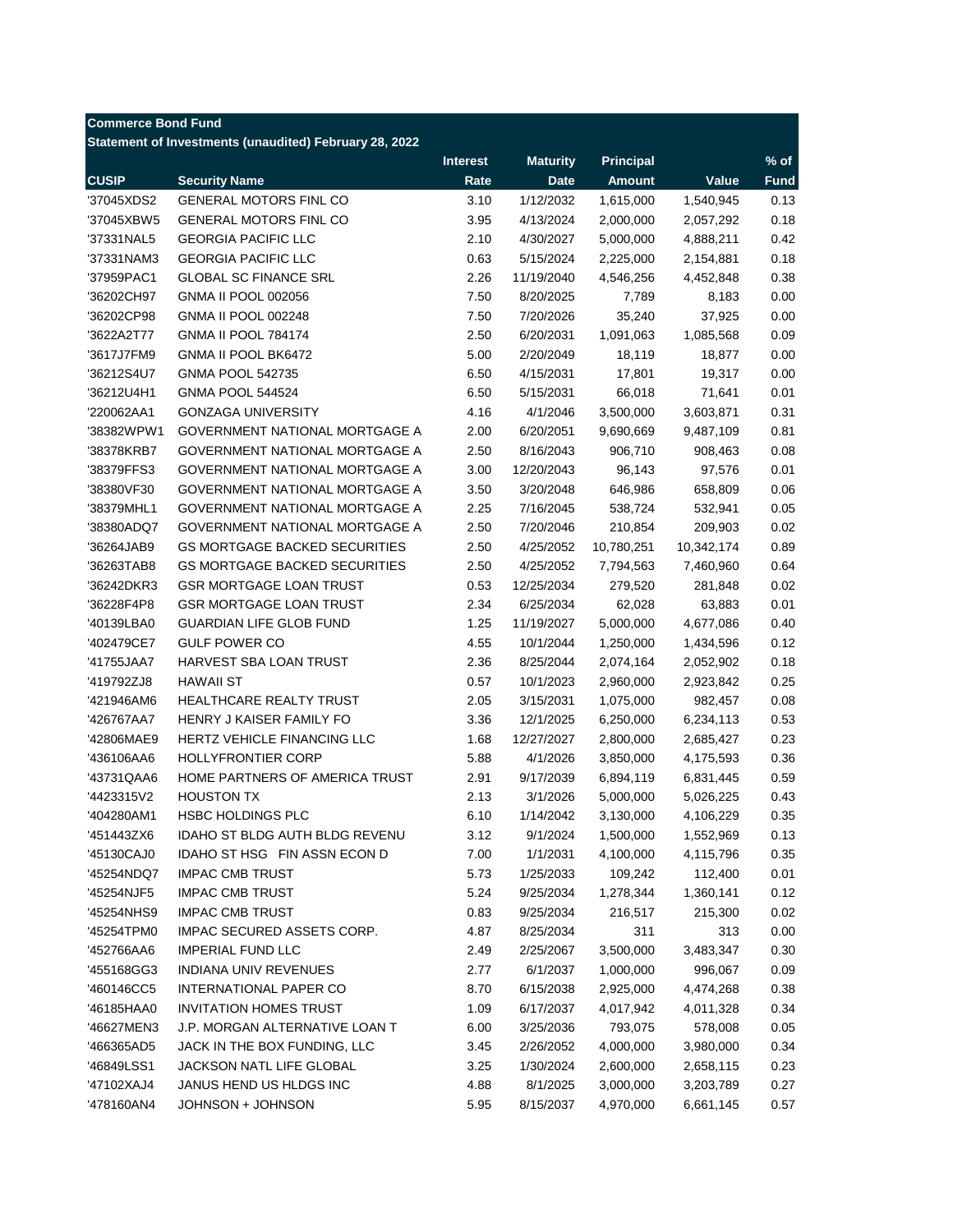| <b>Commerce Bond Fund</b> |                                                        |                 |                 |                  |            |             |
|---------------------------|--------------------------------------------------------|-----------------|-----------------|------------------|------------|-------------|
|                           | Statement of Investments (unaudited) February 28, 2022 |                 |                 |                  |            |             |
|                           |                                                        | <b>Interest</b> | <b>Maturity</b> | <b>Principal</b> |            | $%$ of      |
| <b>CUSIP</b>              | <b>Security Name</b>                                   | Rate            | <b>Date</b>     | <b>Amount</b>    | Value      | <b>Fund</b> |
| '46630PBB0                | JP MORGAN MORTGAGE TRUST                               | 3.02            | 4/25/2037       | 123,484          | 115,141    | 0.01        |
| '46641YAA1                | JP MORGAN MORTGAGE TRUST                               | 3.00            | 6/25/2029       | 691,956          | 688,369    | 0.06        |
| '46654AAC3                | JP MORGAN MORTGAGE TRUST                               | 2.50            | 12/25/2051      | 2,819,220        | 2,684,117  | 0.23        |
| '46653QAC9                | JP MORGAN MORTGAGE TRUST                               | 2.50            | 5/25/2052       | 11,670,843       | 11,196,575 | 0.96        |
| '46592NAF3                | <b>JP MORGAN MORTGAGE TRUST</b>                        | 2.50            | 11/25/2051      | 4,395,604        | 4,323,650  | 0.37        |
| '46640MAC4                | JP MORGAN MORTGAGE TRUST                               | 3.36            | 7/25/2043       | 597,849          | 591,888    | 0.05        |
| '46648UAC8                | JP MORGAN MORTGAGE TRUST                               | 3.50            | 11/25/2048      | 218,500          | 219,191    | 0.02        |
| '46649HAC6                | JP MORGAN MORTGAGE TRUST                               | 3.50            | 12/25/2048      | 783,934          | 789,048    | 0.07        |
| '46647SAE0                | JP MORGAN MORTGAGE TRUST                               | 3.50            | 8/25/2047       | 1,381,146        | 1,392,682  | 0.12        |
| '46625HHA1                | JPMORGAN CHASE + CO                                    | 3.77            | 12/29/2049      | 2,222,000        | 2,210,890  | 0.19        |
| '46625HJB7                | JPMORGAN CHASE + CO                                    | 5.60            | 7/15/2041       | 2,520,000        | 3,180,378  | 0.27        |
| '48126DS83                | JPMORGAN CHASE + CO                                    | 1.27            | 4/26/2023       | 150,000          | 149,876    | 0.01        |
| '46647PCF1                | JPMORGAN CHASE + CO                                    | 0.93            | 4/22/2027       | 1,500,000        | 1,505,947  | 0.13        |
| '46647PBD7                | JPMORGAN CHASE + CO                                    | 3.70            | 5/6/2030        | 1,650,000        | 1,714,471  | 0.15        |
| '46647PAX4                | JPMORGAN CHASE + CO                                    | 4.45            | 12/5/2029       | 2,000,000        | 2,162,664  | 0.19        |
| '485170AS3                | KANSAS CITY SOUTHERN                                   | 4.95            | 8/15/2045       | 1,000,000        | 1,150,257  | 0.10        |
| '485170BB9                | KANSAS CITY SOUTHERN                                   | 4.70            | 5/1/2048        | 1,500,000        | 1,708,113  | 0.15        |
| '485188AP1                | KANSAS CITY SOUTHERN RY                                | 4.95            | 8/15/2045       | 500,000          | 575,128    | 0.05        |
| '490728A93                | <b>KENT OH ST UNIV REVENUES</b>                        | 2.22            | 5/1/2026        | 1,700,000        | 1,691,405  | 0.14        |
| '49130NFY0                | KENTUCKY ST HGR EDU STUDENT LO                         | 2.69            | 6/1/2031        | 4,500,000        | 4,381,065  | 0.38        |
| '49151FF21                | KENTUCKY ST PROPERTY BLDGS C                           | 2.52            | 11/1/2027       | 5,000,000        | 5,094,551  | 0.44        |
| '49327V2A1                | <b>KEY BANK NA</b>                                     | 3.40            | 5/20/2026       | 5,700,000        | 5,880,278  | 0.50        |
| '948741AL7                | KIMCO REALTY CORP                                      | 3.85            | 6/1/2025        | 1,000,000        | 1,033,974  | 0.09        |
|                           | KINDER MORGAN ENER PART                                | 5.80            | 3/15/2035       | 4,175,000        |            | 0.42        |
| '494550AT3<br>'524901AR6  | <b>LEGG MASON INC</b>                                  | 5.63            | 1/15/2044       | 3,895,000        | 4,885,655  | 0.41        |
| '52604DAA0                | LENDMARK FUNDING TRUST                                 | 2.00            | 4/20/2032       | 2,000,000        | 4,814,957  | 0.16        |
|                           |                                                        |                 |                 |                  | 1,891,492  |             |
| '50202YAA4                | LFS 2021A, LLC                                         | 2.46            | 4/15/2033       | 1,083,732        | 1,067,427  | 0.09        |
| '50203HAA0                | LFS 2021B, LLC                                         | 2.40            | 12/15/2033      | 2,730,792        | 2,698,186  | 0.23        |
| '74005PBQ6                | LINDE INC/CT                                           | 3.20            | 1/30/2026       | 2,000,000        | 2,078,857  | 0.18        |
| '540424AP3                | LOEWS CORP                                             | 6.00            | 2/1/2035        | 3,000,000        | 3,789,273  | 0.32        |
| '542514EE0                | LONG BEACH MORTGAGE LOAN TRUST                         | 0.81            | 8/25/2033       | 146,161          | 143,206    | 0.01        |
| '543190AB8                | LONGTRAIN LEASING III LLC                              | 4.06            | 1/15/2045       | 4,900,951        | 4,809,758  | 0.41        |
| '543190AA0                | LONGTRAIN LEASING III LLC                              | 2.98            | 1/15/2045       | 2,066,037        | 2,070,741  | 0.18        |
| '546676AV9                | LOUISVILLE GAS + ELEC                                  | 4.65            | 11/15/2043      | 1,850,000        | 2,059,533  | 0.18        |
| '50219QAC8                | LSTAR COMMERCIAL MORTGAGE TRUS                         | 2.58            | 3/10/2049       | 2,546,474        | 2,555,972  | 0.22        |
| '559080AP1                | <b>MAGELLAN MIDSTREAM PARTN</b>                        | 3.95            | 3/1/2050        | 2,635,000        | 2,482,512  | 0.21        |
| '57563NAB4                | <b>MASSACHUSETTS EDUCATIONAL FINA</b>                  | 3.85            | 5/25/2033       | 1,755,040        | 1,815,132  | 0.16        |
| '57629WCG3                | MASSMUTUAL GLOBAL FUNDIN                               | 2.95            | 1/11/2025       | 6,150,000        | 6,316,302  | 0.54        |
| '576433DN3                | MASTR ADJUSTABLE RATE MORTGAGE                         | 1.52            | 7/25/2033       | 210,873          | 212,869    | 0.02        |
| '576434QE7                | MASTR ALTERNATIVE LOANS TRUST                          | 6.50            | 5/25/2034       | 407,060          | 419,613    | 0.04        |
| '576434UH5                | MASTR ALTERNATIVE LOANS TRUST                          | 5.64            | 8/25/2034       | 0                | 0          | 0.00        |
| '576434PX6                | MASTR ALTERNATIVE LOANS TRUST                          | 5.50            | 5/25/2034       | 54,559           | 55,651     | 0.00        |
| '578454AB6                | <b>MAYO CLINIC</b>                                     | 3.77            | 11/15/2043      | 2,600,000        | 2,771,161  | 0.24        |
| '584556FP4                | MED CENTER MS EDUCTNL BLDG COR                         | 3.00            | 6/1/2023        | 1,465,000        | 1,492,142  | 0.13        |
| '585498AA6                | MELLO MORTGAGE CAPITAL ACCEPTA                         | 3.50            | 3/25/2048       | 124,849          | 124,831    | 0.01        |
| '59156RAV0                | METLIFE INC                                            | 10.75           | 8/1/2069        | 2,055,000        | 3,185,250  | 0.27        |
| '59334NFN7                | MIAMI DADE CNTY FL HLTH FACS A                         | 2.52            | 8/1/2031        | 1,500,000        | 1,469,862  | 0.13        |
| '59523UAT4                | MID AMERICA APARTMENTS                                 | 1.10            | 9/15/2026       | 1,900,000        | 1,784,546  | 0.15        |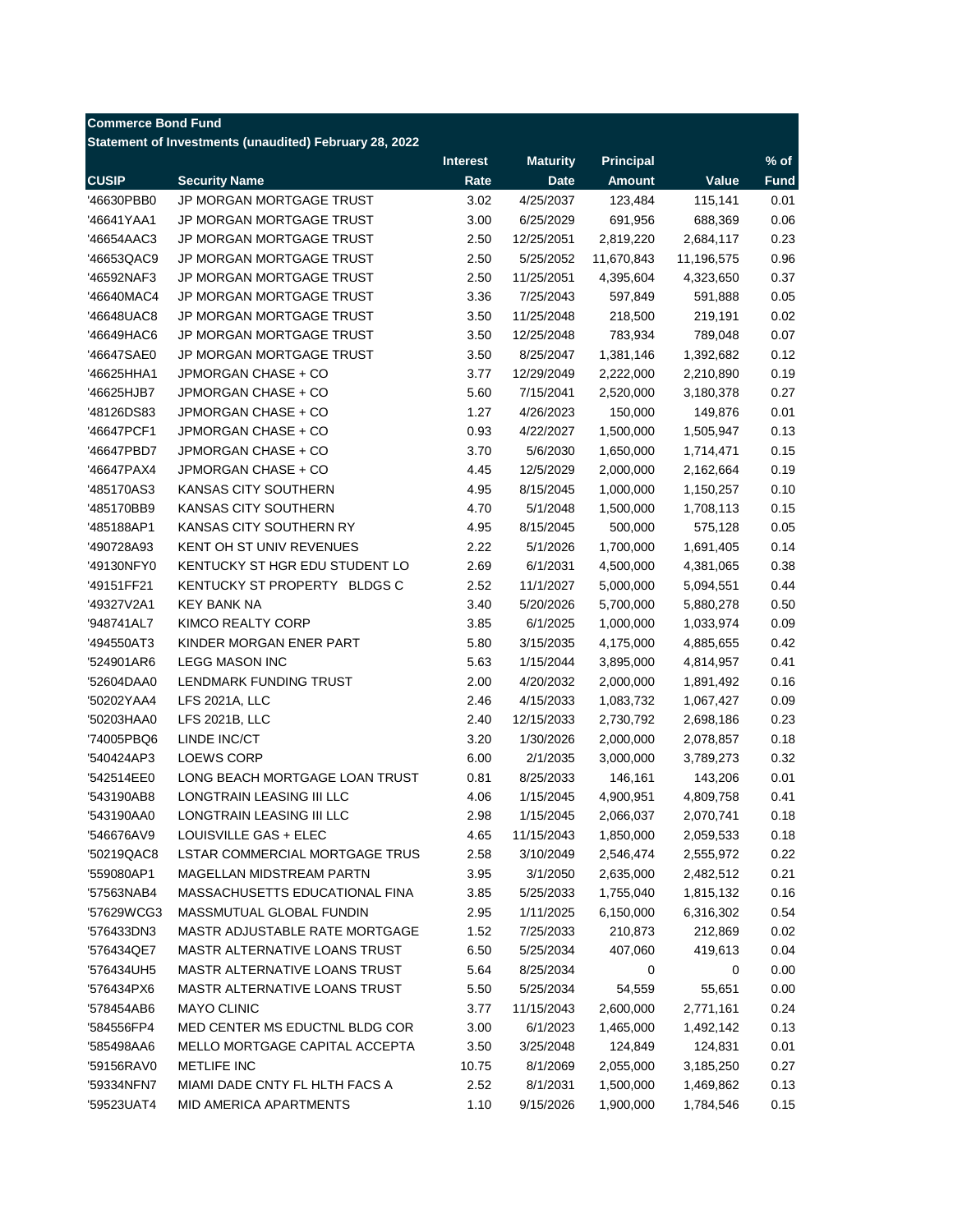| Statement of Investments (unaudited) February 28, 2022<br><b>Maturity</b><br><b>Principal</b><br>% of<br><b>Interest</b><br><b>CUSIP</b><br><b>Security Name</b><br>Rate<br><b>Date</b><br>Value<br><b>Fund</b><br><b>Amount</b><br><b>MID STATE TRUST</b><br>'59549WAA1<br>4.86<br>7/15/2038<br>115,820<br>118,002<br>0.01<br>MISSISSIPPI ST<br>1.28<br>0.25<br>'605581ND5<br>11/1/2028<br>3,000,000<br>2,862,358<br>0.25<br>'60636WPF6<br>MISSOURI ST HIGHWAYS TRANSIT<br>4.82<br>5/1/2023<br>2,800,000<br>2,911,618<br>0.27<br>'606822AU8<br>MITSUBISHI UFJ FIN GRP<br>3.78<br>3/2/2025<br>3,000,000<br>3,122,415<br>0.23<br>'61747YEH4<br><b>MORGAN STANLEY</b><br>2.51<br>10/20/2032<br>2,900,000<br>2,734,712<br>MORGAN STANLEY BAML TRUST<br>2.74<br>0.22<br>'61690FAJ2<br>4/15/2048<br>2,526,944<br>2,525,970<br>'61744CKN5<br>MORGAN STANLEY CAPITAL INC<br>0.86<br>12/25/2034<br>0.17<br>1,959,258<br>1,938,274<br>0.01<br>'61746WB90<br>MORGAN STANLEY DEAN WITTER CAP<br>1.47<br>3/25/2033<br>90,700<br>86,790<br>0.02<br>MORGAN STANLEY MORTGAGE LOAN T<br>6.00<br>512,916<br>'61755GBF9<br>8/25/2037<br>286,080<br>'61748HNU1<br>MORGAN STANLEY MORTGAGE LOAN T<br>5.19<br>11/25/2035<br>381,274<br>0.03<br>292,019<br>NAPA VLY CA UNIF SCH DIST<br>'6303614J9<br>6.51<br>8/1/2043<br>3,000,000<br>4,360,990<br>0.37<br>'63540QAK3<br>NATIONAL CITY CA PENSN OBLIG<br>2.65<br>11/1/2031<br>0.32<br>3,820,000<br>3,738,598<br>'49337WAC4<br>NATIONAL GRID USA<br>8.00<br>11/15/2030<br>0.37<br>3,375,000<br>4,362,753<br>0.09<br>'637417AG1<br>NATIONAL RETAIL PROP INC<br>3.90<br>6/15/2024<br>1,000,000<br>1,035,476<br>0.13<br>'63939EAB9<br>NAVIENT STUDENT LOAN TRUST<br>2.65<br>12/15/2028<br>1,489,723<br>1,495,608<br>3.19<br>0.02<br>'63940PAB1<br>NAVIENT STUDENT LOAN TRUST<br>2/18/2042<br>202,391<br>203,560<br>0.18<br>NEW ORLEANS LA<br>2.05<br>2,085,000<br>'64763FZW2<br>9/1/2028<br>2,043,756<br>0.40<br>'64829WAB0<br>NEW RESIDENTIAL MORTGAGE LOAN<br>2.50<br>6/25/2051<br>4,852,638<br>4,655,441<br>0.25<br>'64830BAA5<br>NEW RESIDENTIAL MORTGAGE LOAN<br>4.00<br>8/27/2057<br>2,794,898<br>2,876,447<br>5.01<br>0.09<br>'64966HYT1<br><b>NEW YORK NY</b><br>6/1/2022<br>1,055,000<br>1,066,856<br>0.24<br>'650009S38<br>NEW YORK ST THRUWAY AUTH<br>2.50<br>1/1/2027<br>2,777,482<br>2,755,000<br>'6500358P6<br>NEW YORK ST URBAN DEV CORP REV<br>3.35<br>3/15/2026<br>1,950,000<br>0.17<br>2,041,966<br>0.49<br>'665859AU8<br>NORTHERN TRUST CORP<br>3.15<br>5/3/2029<br>5,438,000<br>5,672,909<br>NORTHWEST NATURAL GAS CO<br>3.87<br>0.41<br>'66765RCH7<br>6/15/2049<br>4,650,000<br>4,776,317<br>NORTHWESTERN UNIVERSITY<br>4.64<br>1,000,000<br>0.10<br>'668444AC6<br>12/1/2044<br>1,216,364<br>'62946AAA2<br>NP SPE LP<br>4.16<br>0.15<br>4/20/2046<br>1,748,615<br>1,772,717<br>'67647VAD1<br>OCEANVIEW MORTGAGE TRUST<br>2.50<br>0.38<br>6/25/2051<br>4,494,907<br>4,421,327<br>'81618TAE0<br>OFFICE PPTY INCOME TRST<br>4.25<br>0.35<br>5/15/2024<br>4,000,000<br>4,090,454<br>'199575AV3<br>OHIO POWER COMPANY<br>5.85<br>0.30<br>10/1/2035<br>2,870,000<br>3,525,832<br>'681936BK5<br>OMEGA HLTHCARE INVESTORS<br>4.75<br>4,500,000<br>0.40<br>1/15/2028<br>4,715,360<br>ONDECK ASSET SECURITIZATION TR<br>0.12<br>'68236WAA0<br>1.59<br>5/17/2027<br>1,500,000<br>1,458,166<br>'67112VAE5<br><b>ONSLOW BAY FINANCIAL LLC</b><br>4.00<br>5/27/2049<br>199,052<br>0.02<br>199,911<br>'68587FAM6<br>OREGON EDU DISTS FULL FAITH<br>4.22<br>6/30/2030<br>495,000<br>555,062<br>0.05<br>'69121KAE4<br>OWL ROCK CAPITAL CORP<br>3.40<br>7/15/2026<br>2,000,000<br>0.16<br>1,917,688<br>'69371RQ25<br>PACCAR FINANCIAL CORP<br>2.15<br>8/15/2024<br>5,000,000<br>0.43<br>5,022,593<br>'69410PAA1<br>PACEWELL 5 TRUST<br>2.63<br>10/10/2059<br>0.23<br>2,749,824<br>2,677,825<br>'694308JN8<br>PACIFIC GAS + ELECTRIC<br>4.95<br>7/1/2050<br>1,000,000<br>986,775<br>0.08<br>PACIFIC GAS + ELECTRIC<br>1,000,000<br>0.09<br>'694308JM0<br>4.55<br>7/1/2030<br>1,026,970<br><b>PACIFICORP</b><br>6.10<br>1,900,000<br>0.21<br>'695114CB2<br>8/1/2036<br>2,424,202<br>PARAMOUNT GLOBAL<br>7.88<br>9/1/2023<br>2,500,000<br>0.23<br>'960402AS4<br>2,701,226<br>PEAR LLC<br>3.75<br>0.30<br>'70472CAA3<br>12/15/2032<br>3,473,849<br>3,442,419<br>PEPSICO INC<br>4.45<br>0.22<br>'713448DD7<br>4/14/2046<br>2,190,000<br>2,582,693<br>PFIZER INC<br>'717081CY7<br>7.20<br>3/15/2039<br>2,900,000<br>4,303,580<br>0.37<br>'717081FB4<br>PFIZER INC<br>1.75<br>8/18/2031<br>2,000,000<br>1,852,023<br>0.16<br>'69337LAA0<br>PHHMC MORTGAGE PASS THROUGH CE<br>2.36<br>5/25/2038<br>31,974<br>32,517<br>0.00<br>0.28<br>'718546AK0<br>PHILLIPS 66<br>4.65<br>11/15/2034<br>3,000,000<br>3,302,351<br>'71951QAC6<br>PHYSICIANS REALTY LP<br>2.63<br>11/1/2031<br>1,325,000<br>0.11<br>1,242,332 | <b>Commerce Bond Fund</b> |                          |      |          |           |           |      |
|---------------------------------------------------------------------------------------------------------------------------------------------------------------------------------------------------------------------------------------------------------------------------------------------------------------------------------------------------------------------------------------------------------------------------------------------------------------------------------------------------------------------------------------------------------------------------------------------------------------------------------------------------------------------------------------------------------------------------------------------------------------------------------------------------------------------------------------------------------------------------------------------------------------------------------------------------------------------------------------------------------------------------------------------------------------------------------------------------------------------------------------------------------------------------------------------------------------------------------------------------------------------------------------------------------------------------------------------------------------------------------------------------------------------------------------------------------------------------------------------------------------------------------------------------------------------------------------------------------------------------------------------------------------------------------------------------------------------------------------------------------------------------------------------------------------------------------------------------------------------------------------------------------------------------------------------------------------------------------------------------------------------------------------------------------------------------------------------------------------------------------------------------------------------------------------------------------------------------------------------------------------------------------------------------------------------------------------------------------------------------------------------------------------------------------------------------------------------------------------------------------------------------------------------------------------------------------------------------------------------------------------------------------------------------------------------------------------------------------------------------------------------------------------------------------------------------------------------------------------------------------------------------------------------------------------------------------------------------------------------------------------------------------------------------------------------------------------------------------------------------------------------------------------------------------------------------------------------------------------------------------------------------------------------------------------------------------------------------------------------------------------------------------------------------------------------------------------------------------------------------------------------------------------------------------------------------------------------------------------------------------------------------------------------------------------------------------------------------------------------------------------------------------------------------------------------------------------------------------------------------------------------------------------------------------------------------------------------------------------------------------------------------------------------------------------------------------------------------------------------------------------------------------------------------------------------------------------------------------------------------------------------------------------------------------------------------------------------------------------------------------------------------------------------------------------------------------------------------------------------------------------------------------------------------------------------------------------------------------------------------------------------------------------------------------------------------------------------------------------------------------------------------------------------------------------------------------|---------------------------|--------------------------|------|----------|-----------|-----------|------|
|                                                                                                                                                                                                                                                                                                                                                                                                                                                                                                                                                                                                                                                                                                                                                                                                                                                                                                                                                                                                                                                                                                                                                                                                                                                                                                                                                                                                                                                                                                                                                                                                                                                                                                                                                                                                                                                                                                                                                                                                                                                                                                                                                                                                                                                                                                                                                                                                                                                                                                                                                                                                                                                                                                                                                                                                                                                                                                                                                                                                                                                                                                                                                                                                                                                                                                                                                                                                                                                                                                                                                                                                                                                                                                                                                                                                                                                                                                                                                                                                                                                                                                                                                                                                                                                                                                                                                                                                                                                                                                                                                                                                                                                                                                                                                                                                                                 |                           |                          |      |          |           |           |      |
|                                                                                                                                                                                                                                                                                                                                                                                                                                                                                                                                                                                                                                                                                                                                                                                                                                                                                                                                                                                                                                                                                                                                                                                                                                                                                                                                                                                                                                                                                                                                                                                                                                                                                                                                                                                                                                                                                                                                                                                                                                                                                                                                                                                                                                                                                                                                                                                                                                                                                                                                                                                                                                                                                                                                                                                                                                                                                                                                                                                                                                                                                                                                                                                                                                                                                                                                                                                                                                                                                                                                                                                                                                                                                                                                                                                                                                                                                                                                                                                                                                                                                                                                                                                                                                                                                                                                                                                                                                                                                                                                                                                                                                                                                                                                                                                                                                 |                           |                          |      |          |           |           |      |
|                                                                                                                                                                                                                                                                                                                                                                                                                                                                                                                                                                                                                                                                                                                                                                                                                                                                                                                                                                                                                                                                                                                                                                                                                                                                                                                                                                                                                                                                                                                                                                                                                                                                                                                                                                                                                                                                                                                                                                                                                                                                                                                                                                                                                                                                                                                                                                                                                                                                                                                                                                                                                                                                                                                                                                                                                                                                                                                                                                                                                                                                                                                                                                                                                                                                                                                                                                                                                                                                                                                                                                                                                                                                                                                                                                                                                                                                                                                                                                                                                                                                                                                                                                                                                                                                                                                                                                                                                                                                                                                                                                                                                                                                                                                                                                                                                                 |                           |                          |      |          |           |           |      |
|                                                                                                                                                                                                                                                                                                                                                                                                                                                                                                                                                                                                                                                                                                                                                                                                                                                                                                                                                                                                                                                                                                                                                                                                                                                                                                                                                                                                                                                                                                                                                                                                                                                                                                                                                                                                                                                                                                                                                                                                                                                                                                                                                                                                                                                                                                                                                                                                                                                                                                                                                                                                                                                                                                                                                                                                                                                                                                                                                                                                                                                                                                                                                                                                                                                                                                                                                                                                                                                                                                                                                                                                                                                                                                                                                                                                                                                                                                                                                                                                                                                                                                                                                                                                                                                                                                                                                                                                                                                                                                                                                                                                                                                                                                                                                                                                                                 |                           |                          |      |          |           |           |      |
|                                                                                                                                                                                                                                                                                                                                                                                                                                                                                                                                                                                                                                                                                                                                                                                                                                                                                                                                                                                                                                                                                                                                                                                                                                                                                                                                                                                                                                                                                                                                                                                                                                                                                                                                                                                                                                                                                                                                                                                                                                                                                                                                                                                                                                                                                                                                                                                                                                                                                                                                                                                                                                                                                                                                                                                                                                                                                                                                                                                                                                                                                                                                                                                                                                                                                                                                                                                                                                                                                                                                                                                                                                                                                                                                                                                                                                                                                                                                                                                                                                                                                                                                                                                                                                                                                                                                                                                                                                                                                                                                                                                                                                                                                                                                                                                                                                 |                           |                          |      |          |           |           |      |
|                                                                                                                                                                                                                                                                                                                                                                                                                                                                                                                                                                                                                                                                                                                                                                                                                                                                                                                                                                                                                                                                                                                                                                                                                                                                                                                                                                                                                                                                                                                                                                                                                                                                                                                                                                                                                                                                                                                                                                                                                                                                                                                                                                                                                                                                                                                                                                                                                                                                                                                                                                                                                                                                                                                                                                                                                                                                                                                                                                                                                                                                                                                                                                                                                                                                                                                                                                                                                                                                                                                                                                                                                                                                                                                                                                                                                                                                                                                                                                                                                                                                                                                                                                                                                                                                                                                                                                                                                                                                                                                                                                                                                                                                                                                                                                                                                                 |                           |                          |      |          |           |           |      |
|                                                                                                                                                                                                                                                                                                                                                                                                                                                                                                                                                                                                                                                                                                                                                                                                                                                                                                                                                                                                                                                                                                                                                                                                                                                                                                                                                                                                                                                                                                                                                                                                                                                                                                                                                                                                                                                                                                                                                                                                                                                                                                                                                                                                                                                                                                                                                                                                                                                                                                                                                                                                                                                                                                                                                                                                                                                                                                                                                                                                                                                                                                                                                                                                                                                                                                                                                                                                                                                                                                                                                                                                                                                                                                                                                                                                                                                                                                                                                                                                                                                                                                                                                                                                                                                                                                                                                                                                                                                                                                                                                                                                                                                                                                                                                                                                                                 |                           |                          |      |          |           |           |      |
|                                                                                                                                                                                                                                                                                                                                                                                                                                                                                                                                                                                                                                                                                                                                                                                                                                                                                                                                                                                                                                                                                                                                                                                                                                                                                                                                                                                                                                                                                                                                                                                                                                                                                                                                                                                                                                                                                                                                                                                                                                                                                                                                                                                                                                                                                                                                                                                                                                                                                                                                                                                                                                                                                                                                                                                                                                                                                                                                                                                                                                                                                                                                                                                                                                                                                                                                                                                                                                                                                                                                                                                                                                                                                                                                                                                                                                                                                                                                                                                                                                                                                                                                                                                                                                                                                                                                                                                                                                                                                                                                                                                                                                                                                                                                                                                                                                 |                           |                          |      |          |           |           |      |
|                                                                                                                                                                                                                                                                                                                                                                                                                                                                                                                                                                                                                                                                                                                                                                                                                                                                                                                                                                                                                                                                                                                                                                                                                                                                                                                                                                                                                                                                                                                                                                                                                                                                                                                                                                                                                                                                                                                                                                                                                                                                                                                                                                                                                                                                                                                                                                                                                                                                                                                                                                                                                                                                                                                                                                                                                                                                                                                                                                                                                                                                                                                                                                                                                                                                                                                                                                                                                                                                                                                                                                                                                                                                                                                                                                                                                                                                                                                                                                                                                                                                                                                                                                                                                                                                                                                                                                                                                                                                                                                                                                                                                                                                                                                                                                                                                                 |                           |                          |      |          |           |           |      |
|                                                                                                                                                                                                                                                                                                                                                                                                                                                                                                                                                                                                                                                                                                                                                                                                                                                                                                                                                                                                                                                                                                                                                                                                                                                                                                                                                                                                                                                                                                                                                                                                                                                                                                                                                                                                                                                                                                                                                                                                                                                                                                                                                                                                                                                                                                                                                                                                                                                                                                                                                                                                                                                                                                                                                                                                                                                                                                                                                                                                                                                                                                                                                                                                                                                                                                                                                                                                                                                                                                                                                                                                                                                                                                                                                                                                                                                                                                                                                                                                                                                                                                                                                                                                                                                                                                                                                                                                                                                                                                                                                                                                                                                                                                                                                                                                                                 |                           |                          |      |          |           |           |      |
|                                                                                                                                                                                                                                                                                                                                                                                                                                                                                                                                                                                                                                                                                                                                                                                                                                                                                                                                                                                                                                                                                                                                                                                                                                                                                                                                                                                                                                                                                                                                                                                                                                                                                                                                                                                                                                                                                                                                                                                                                                                                                                                                                                                                                                                                                                                                                                                                                                                                                                                                                                                                                                                                                                                                                                                                                                                                                                                                                                                                                                                                                                                                                                                                                                                                                                                                                                                                                                                                                                                                                                                                                                                                                                                                                                                                                                                                                                                                                                                                                                                                                                                                                                                                                                                                                                                                                                                                                                                                                                                                                                                                                                                                                                                                                                                                                                 |                           |                          |      |          |           |           |      |
|                                                                                                                                                                                                                                                                                                                                                                                                                                                                                                                                                                                                                                                                                                                                                                                                                                                                                                                                                                                                                                                                                                                                                                                                                                                                                                                                                                                                                                                                                                                                                                                                                                                                                                                                                                                                                                                                                                                                                                                                                                                                                                                                                                                                                                                                                                                                                                                                                                                                                                                                                                                                                                                                                                                                                                                                                                                                                                                                                                                                                                                                                                                                                                                                                                                                                                                                                                                                                                                                                                                                                                                                                                                                                                                                                                                                                                                                                                                                                                                                                                                                                                                                                                                                                                                                                                                                                                                                                                                                                                                                                                                                                                                                                                                                                                                                                                 |                           |                          |      |          |           |           |      |
|                                                                                                                                                                                                                                                                                                                                                                                                                                                                                                                                                                                                                                                                                                                                                                                                                                                                                                                                                                                                                                                                                                                                                                                                                                                                                                                                                                                                                                                                                                                                                                                                                                                                                                                                                                                                                                                                                                                                                                                                                                                                                                                                                                                                                                                                                                                                                                                                                                                                                                                                                                                                                                                                                                                                                                                                                                                                                                                                                                                                                                                                                                                                                                                                                                                                                                                                                                                                                                                                                                                                                                                                                                                                                                                                                                                                                                                                                                                                                                                                                                                                                                                                                                                                                                                                                                                                                                                                                                                                                                                                                                                                                                                                                                                                                                                                                                 |                           |                          |      |          |           |           |      |
|                                                                                                                                                                                                                                                                                                                                                                                                                                                                                                                                                                                                                                                                                                                                                                                                                                                                                                                                                                                                                                                                                                                                                                                                                                                                                                                                                                                                                                                                                                                                                                                                                                                                                                                                                                                                                                                                                                                                                                                                                                                                                                                                                                                                                                                                                                                                                                                                                                                                                                                                                                                                                                                                                                                                                                                                                                                                                                                                                                                                                                                                                                                                                                                                                                                                                                                                                                                                                                                                                                                                                                                                                                                                                                                                                                                                                                                                                                                                                                                                                                                                                                                                                                                                                                                                                                                                                                                                                                                                                                                                                                                                                                                                                                                                                                                                                                 |                           |                          |      |          |           |           |      |
|                                                                                                                                                                                                                                                                                                                                                                                                                                                                                                                                                                                                                                                                                                                                                                                                                                                                                                                                                                                                                                                                                                                                                                                                                                                                                                                                                                                                                                                                                                                                                                                                                                                                                                                                                                                                                                                                                                                                                                                                                                                                                                                                                                                                                                                                                                                                                                                                                                                                                                                                                                                                                                                                                                                                                                                                                                                                                                                                                                                                                                                                                                                                                                                                                                                                                                                                                                                                                                                                                                                                                                                                                                                                                                                                                                                                                                                                                                                                                                                                                                                                                                                                                                                                                                                                                                                                                                                                                                                                                                                                                                                                                                                                                                                                                                                                                                 |                           |                          |      |          |           |           |      |
|                                                                                                                                                                                                                                                                                                                                                                                                                                                                                                                                                                                                                                                                                                                                                                                                                                                                                                                                                                                                                                                                                                                                                                                                                                                                                                                                                                                                                                                                                                                                                                                                                                                                                                                                                                                                                                                                                                                                                                                                                                                                                                                                                                                                                                                                                                                                                                                                                                                                                                                                                                                                                                                                                                                                                                                                                                                                                                                                                                                                                                                                                                                                                                                                                                                                                                                                                                                                                                                                                                                                                                                                                                                                                                                                                                                                                                                                                                                                                                                                                                                                                                                                                                                                                                                                                                                                                                                                                                                                                                                                                                                                                                                                                                                                                                                                                                 |                           |                          |      |          |           |           |      |
|                                                                                                                                                                                                                                                                                                                                                                                                                                                                                                                                                                                                                                                                                                                                                                                                                                                                                                                                                                                                                                                                                                                                                                                                                                                                                                                                                                                                                                                                                                                                                                                                                                                                                                                                                                                                                                                                                                                                                                                                                                                                                                                                                                                                                                                                                                                                                                                                                                                                                                                                                                                                                                                                                                                                                                                                                                                                                                                                                                                                                                                                                                                                                                                                                                                                                                                                                                                                                                                                                                                                                                                                                                                                                                                                                                                                                                                                                                                                                                                                                                                                                                                                                                                                                                                                                                                                                                                                                                                                                                                                                                                                                                                                                                                                                                                                                                 |                           |                          |      |          |           |           |      |
|                                                                                                                                                                                                                                                                                                                                                                                                                                                                                                                                                                                                                                                                                                                                                                                                                                                                                                                                                                                                                                                                                                                                                                                                                                                                                                                                                                                                                                                                                                                                                                                                                                                                                                                                                                                                                                                                                                                                                                                                                                                                                                                                                                                                                                                                                                                                                                                                                                                                                                                                                                                                                                                                                                                                                                                                                                                                                                                                                                                                                                                                                                                                                                                                                                                                                                                                                                                                                                                                                                                                                                                                                                                                                                                                                                                                                                                                                                                                                                                                                                                                                                                                                                                                                                                                                                                                                                                                                                                                                                                                                                                                                                                                                                                                                                                                                                 |                           |                          |      |          |           |           |      |
|                                                                                                                                                                                                                                                                                                                                                                                                                                                                                                                                                                                                                                                                                                                                                                                                                                                                                                                                                                                                                                                                                                                                                                                                                                                                                                                                                                                                                                                                                                                                                                                                                                                                                                                                                                                                                                                                                                                                                                                                                                                                                                                                                                                                                                                                                                                                                                                                                                                                                                                                                                                                                                                                                                                                                                                                                                                                                                                                                                                                                                                                                                                                                                                                                                                                                                                                                                                                                                                                                                                                                                                                                                                                                                                                                                                                                                                                                                                                                                                                                                                                                                                                                                                                                                                                                                                                                                                                                                                                                                                                                                                                                                                                                                                                                                                                                                 |                           |                          |      |          |           |           |      |
|                                                                                                                                                                                                                                                                                                                                                                                                                                                                                                                                                                                                                                                                                                                                                                                                                                                                                                                                                                                                                                                                                                                                                                                                                                                                                                                                                                                                                                                                                                                                                                                                                                                                                                                                                                                                                                                                                                                                                                                                                                                                                                                                                                                                                                                                                                                                                                                                                                                                                                                                                                                                                                                                                                                                                                                                                                                                                                                                                                                                                                                                                                                                                                                                                                                                                                                                                                                                                                                                                                                                                                                                                                                                                                                                                                                                                                                                                                                                                                                                                                                                                                                                                                                                                                                                                                                                                                                                                                                                                                                                                                                                                                                                                                                                                                                                                                 |                           |                          |      |          |           |           |      |
|                                                                                                                                                                                                                                                                                                                                                                                                                                                                                                                                                                                                                                                                                                                                                                                                                                                                                                                                                                                                                                                                                                                                                                                                                                                                                                                                                                                                                                                                                                                                                                                                                                                                                                                                                                                                                                                                                                                                                                                                                                                                                                                                                                                                                                                                                                                                                                                                                                                                                                                                                                                                                                                                                                                                                                                                                                                                                                                                                                                                                                                                                                                                                                                                                                                                                                                                                                                                                                                                                                                                                                                                                                                                                                                                                                                                                                                                                                                                                                                                                                                                                                                                                                                                                                                                                                                                                                                                                                                                                                                                                                                                                                                                                                                                                                                                                                 |                           |                          |      |          |           |           |      |
|                                                                                                                                                                                                                                                                                                                                                                                                                                                                                                                                                                                                                                                                                                                                                                                                                                                                                                                                                                                                                                                                                                                                                                                                                                                                                                                                                                                                                                                                                                                                                                                                                                                                                                                                                                                                                                                                                                                                                                                                                                                                                                                                                                                                                                                                                                                                                                                                                                                                                                                                                                                                                                                                                                                                                                                                                                                                                                                                                                                                                                                                                                                                                                                                                                                                                                                                                                                                                                                                                                                                                                                                                                                                                                                                                                                                                                                                                                                                                                                                                                                                                                                                                                                                                                                                                                                                                                                                                                                                                                                                                                                                                                                                                                                                                                                                                                 |                           |                          |      |          |           |           |      |
|                                                                                                                                                                                                                                                                                                                                                                                                                                                                                                                                                                                                                                                                                                                                                                                                                                                                                                                                                                                                                                                                                                                                                                                                                                                                                                                                                                                                                                                                                                                                                                                                                                                                                                                                                                                                                                                                                                                                                                                                                                                                                                                                                                                                                                                                                                                                                                                                                                                                                                                                                                                                                                                                                                                                                                                                                                                                                                                                                                                                                                                                                                                                                                                                                                                                                                                                                                                                                                                                                                                                                                                                                                                                                                                                                                                                                                                                                                                                                                                                                                                                                                                                                                                                                                                                                                                                                                                                                                                                                                                                                                                                                                                                                                                                                                                                                                 |                           |                          |      |          |           |           |      |
|                                                                                                                                                                                                                                                                                                                                                                                                                                                                                                                                                                                                                                                                                                                                                                                                                                                                                                                                                                                                                                                                                                                                                                                                                                                                                                                                                                                                                                                                                                                                                                                                                                                                                                                                                                                                                                                                                                                                                                                                                                                                                                                                                                                                                                                                                                                                                                                                                                                                                                                                                                                                                                                                                                                                                                                                                                                                                                                                                                                                                                                                                                                                                                                                                                                                                                                                                                                                                                                                                                                                                                                                                                                                                                                                                                                                                                                                                                                                                                                                                                                                                                                                                                                                                                                                                                                                                                                                                                                                                                                                                                                                                                                                                                                                                                                                                                 |                           |                          |      |          |           |           |      |
|                                                                                                                                                                                                                                                                                                                                                                                                                                                                                                                                                                                                                                                                                                                                                                                                                                                                                                                                                                                                                                                                                                                                                                                                                                                                                                                                                                                                                                                                                                                                                                                                                                                                                                                                                                                                                                                                                                                                                                                                                                                                                                                                                                                                                                                                                                                                                                                                                                                                                                                                                                                                                                                                                                                                                                                                                                                                                                                                                                                                                                                                                                                                                                                                                                                                                                                                                                                                                                                                                                                                                                                                                                                                                                                                                                                                                                                                                                                                                                                                                                                                                                                                                                                                                                                                                                                                                                                                                                                                                                                                                                                                                                                                                                                                                                                                                                 |                           |                          |      |          |           |           |      |
|                                                                                                                                                                                                                                                                                                                                                                                                                                                                                                                                                                                                                                                                                                                                                                                                                                                                                                                                                                                                                                                                                                                                                                                                                                                                                                                                                                                                                                                                                                                                                                                                                                                                                                                                                                                                                                                                                                                                                                                                                                                                                                                                                                                                                                                                                                                                                                                                                                                                                                                                                                                                                                                                                                                                                                                                                                                                                                                                                                                                                                                                                                                                                                                                                                                                                                                                                                                                                                                                                                                                                                                                                                                                                                                                                                                                                                                                                                                                                                                                                                                                                                                                                                                                                                                                                                                                                                                                                                                                                                                                                                                                                                                                                                                                                                                                                                 |                           |                          |      |          |           |           |      |
|                                                                                                                                                                                                                                                                                                                                                                                                                                                                                                                                                                                                                                                                                                                                                                                                                                                                                                                                                                                                                                                                                                                                                                                                                                                                                                                                                                                                                                                                                                                                                                                                                                                                                                                                                                                                                                                                                                                                                                                                                                                                                                                                                                                                                                                                                                                                                                                                                                                                                                                                                                                                                                                                                                                                                                                                                                                                                                                                                                                                                                                                                                                                                                                                                                                                                                                                                                                                                                                                                                                                                                                                                                                                                                                                                                                                                                                                                                                                                                                                                                                                                                                                                                                                                                                                                                                                                                                                                                                                                                                                                                                                                                                                                                                                                                                                                                 |                           |                          |      |          |           |           |      |
|                                                                                                                                                                                                                                                                                                                                                                                                                                                                                                                                                                                                                                                                                                                                                                                                                                                                                                                                                                                                                                                                                                                                                                                                                                                                                                                                                                                                                                                                                                                                                                                                                                                                                                                                                                                                                                                                                                                                                                                                                                                                                                                                                                                                                                                                                                                                                                                                                                                                                                                                                                                                                                                                                                                                                                                                                                                                                                                                                                                                                                                                                                                                                                                                                                                                                                                                                                                                                                                                                                                                                                                                                                                                                                                                                                                                                                                                                                                                                                                                                                                                                                                                                                                                                                                                                                                                                                                                                                                                                                                                                                                                                                                                                                                                                                                                                                 |                           |                          |      |          |           |           |      |
|                                                                                                                                                                                                                                                                                                                                                                                                                                                                                                                                                                                                                                                                                                                                                                                                                                                                                                                                                                                                                                                                                                                                                                                                                                                                                                                                                                                                                                                                                                                                                                                                                                                                                                                                                                                                                                                                                                                                                                                                                                                                                                                                                                                                                                                                                                                                                                                                                                                                                                                                                                                                                                                                                                                                                                                                                                                                                                                                                                                                                                                                                                                                                                                                                                                                                                                                                                                                                                                                                                                                                                                                                                                                                                                                                                                                                                                                                                                                                                                                                                                                                                                                                                                                                                                                                                                                                                                                                                                                                                                                                                                                                                                                                                                                                                                                                                 |                           |                          |      |          |           |           |      |
|                                                                                                                                                                                                                                                                                                                                                                                                                                                                                                                                                                                                                                                                                                                                                                                                                                                                                                                                                                                                                                                                                                                                                                                                                                                                                                                                                                                                                                                                                                                                                                                                                                                                                                                                                                                                                                                                                                                                                                                                                                                                                                                                                                                                                                                                                                                                                                                                                                                                                                                                                                                                                                                                                                                                                                                                                                                                                                                                                                                                                                                                                                                                                                                                                                                                                                                                                                                                                                                                                                                                                                                                                                                                                                                                                                                                                                                                                                                                                                                                                                                                                                                                                                                                                                                                                                                                                                                                                                                                                                                                                                                                                                                                                                                                                                                                                                 |                           |                          |      |          |           |           |      |
|                                                                                                                                                                                                                                                                                                                                                                                                                                                                                                                                                                                                                                                                                                                                                                                                                                                                                                                                                                                                                                                                                                                                                                                                                                                                                                                                                                                                                                                                                                                                                                                                                                                                                                                                                                                                                                                                                                                                                                                                                                                                                                                                                                                                                                                                                                                                                                                                                                                                                                                                                                                                                                                                                                                                                                                                                                                                                                                                                                                                                                                                                                                                                                                                                                                                                                                                                                                                                                                                                                                                                                                                                                                                                                                                                                                                                                                                                                                                                                                                                                                                                                                                                                                                                                                                                                                                                                                                                                                                                                                                                                                                                                                                                                                                                                                                                                 |                           |                          |      |          |           |           |      |
|                                                                                                                                                                                                                                                                                                                                                                                                                                                                                                                                                                                                                                                                                                                                                                                                                                                                                                                                                                                                                                                                                                                                                                                                                                                                                                                                                                                                                                                                                                                                                                                                                                                                                                                                                                                                                                                                                                                                                                                                                                                                                                                                                                                                                                                                                                                                                                                                                                                                                                                                                                                                                                                                                                                                                                                                                                                                                                                                                                                                                                                                                                                                                                                                                                                                                                                                                                                                                                                                                                                                                                                                                                                                                                                                                                                                                                                                                                                                                                                                                                                                                                                                                                                                                                                                                                                                                                                                                                                                                                                                                                                                                                                                                                                                                                                                                                 |                           |                          |      |          |           |           |      |
|                                                                                                                                                                                                                                                                                                                                                                                                                                                                                                                                                                                                                                                                                                                                                                                                                                                                                                                                                                                                                                                                                                                                                                                                                                                                                                                                                                                                                                                                                                                                                                                                                                                                                                                                                                                                                                                                                                                                                                                                                                                                                                                                                                                                                                                                                                                                                                                                                                                                                                                                                                                                                                                                                                                                                                                                                                                                                                                                                                                                                                                                                                                                                                                                                                                                                                                                                                                                                                                                                                                                                                                                                                                                                                                                                                                                                                                                                                                                                                                                                                                                                                                                                                                                                                                                                                                                                                                                                                                                                                                                                                                                                                                                                                                                                                                                                                 |                           |                          |      |          |           |           |      |
|                                                                                                                                                                                                                                                                                                                                                                                                                                                                                                                                                                                                                                                                                                                                                                                                                                                                                                                                                                                                                                                                                                                                                                                                                                                                                                                                                                                                                                                                                                                                                                                                                                                                                                                                                                                                                                                                                                                                                                                                                                                                                                                                                                                                                                                                                                                                                                                                                                                                                                                                                                                                                                                                                                                                                                                                                                                                                                                                                                                                                                                                                                                                                                                                                                                                                                                                                                                                                                                                                                                                                                                                                                                                                                                                                                                                                                                                                                                                                                                                                                                                                                                                                                                                                                                                                                                                                                                                                                                                                                                                                                                                                                                                                                                                                                                                                                 |                           |                          |      |          |           |           |      |
|                                                                                                                                                                                                                                                                                                                                                                                                                                                                                                                                                                                                                                                                                                                                                                                                                                                                                                                                                                                                                                                                                                                                                                                                                                                                                                                                                                                                                                                                                                                                                                                                                                                                                                                                                                                                                                                                                                                                                                                                                                                                                                                                                                                                                                                                                                                                                                                                                                                                                                                                                                                                                                                                                                                                                                                                                                                                                                                                                                                                                                                                                                                                                                                                                                                                                                                                                                                                                                                                                                                                                                                                                                                                                                                                                                                                                                                                                                                                                                                                                                                                                                                                                                                                                                                                                                                                                                                                                                                                                                                                                                                                                                                                                                                                                                                                                                 |                           |                          |      |          |           |           |      |
|                                                                                                                                                                                                                                                                                                                                                                                                                                                                                                                                                                                                                                                                                                                                                                                                                                                                                                                                                                                                                                                                                                                                                                                                                                                                                                                                                                                                                                                                                                                                                                                                                                                                                                                                                                                                                                                                                                                                                                                                                                                                                                                                                                                                                                                                                                                                                                                                                                                                                                                                                                                                                                                                                                                                                                                                                                                                                                                                                                                                                                                                                                                                                                                                                                                                                                                                                                                                                                                                                                                                                                                                                                                                                                                                                                                                                                                                                                                                                                                                                                                                                                                                                                                                                                                                                                                                                                                                                                                                                                                                                                                                                                                                                                                                                                                                                                 |                           |                          |      |          |           |           |      |
|                                                                                                                                                                                                                                                                                                                                                                                                                                                                                                                                                                                                                                                                                                                                                                                                                                                                                                                                                                                                                                                                                                                                                                                                                                                                                                                                                                                                                                                                                                                                                                                                                                                                                                                                                                                                                                                                                                                                                                                                                                                                                                                                                                                                                                                                                                                                                                                                                                                                                                                                                                                                                                                                                                                                                                                                                                                                                                                                                                                                                                                                                                                                                                                                                                                                                                                                                                                                                                                                                                                                                                                                                                                                                                                                                                                                                                                                                                                                                                                                                                                                                                                                                                                                                                                                                                                                                                                                                                                                                                                                                                                                                                                                                                                                                                                                                                 |                           |                          |      |          |           |           |      |
|                                                                                                                                                                                                                                                                                                                                                                                                                                                                                                                                                                                                                                                                                                                                                                                                                                                                                                                                                                                                                                                                                                                                                                                                                                                                                                                                                                                                                                                                                                                                                                                                                                                                                                                                                                                                                                                                                                                                                                                                                                                                                                                                                                                                                                                                                                                                                                                                                                                                                                                                                                                                                                                                                                                                                                                                                                                                                                                                                                                                                                                                                                                                                                                                                                                                                                                                                                                                                                                                                                                                                                                                                                                                                                                                                                                                                                                                                                                                                                                                                                                                                                                                                                                                                                                                                                                                                                                                                                                                                                                                                                                                                                                                                                                                                                                                                                 |                           |                          |      |          |           |           |      |
|                                                                                                                                                                                                                                                                                                                                                                                                                                                                                                                                                                                                                                                                                                                                                                                                                                                                                                                                                                                                                                                                                                                                                                                                                                                                                                                                                                                                                                                                                                                                                                                                                                                                                                                                                                                                                                                                                                                                                                                                                                                                                                                                                                                                                                                                                                                                                                                                                                                                                                                                                                                                                                                                                                                                                                                                                                                                                                                                                                                                                                                                                                                                                                                                                                                                                                                                                                                                                                                                                                                                                                                                                                                                                                                                                                                                                                                                                                                                                                                                                                                                                                                                                                                                                                                                                                                                                                                                                                                                                                                                                                                                                                                                                                                                                                                                                                 |                           |                          |      |          |           |           |      |
|                                                                                                                                                                                                                                                                                                                                                                                                                                                                                                                                                                                                                                                                                                                                                                                                                                                                                                                                                                                                                                                                                                                                                                                                                                                                                                                                                                                                                                                                                                                                                                                                                                                                                                                                                                                                                                                                                                                                                                                                                                                                                                                                                                                                                                                                                                                                                                                                                                                                                                                                                                                                                                                                                                                                                                                                                                                                                                                                                                                                                                                                                                                                                                                                                                                                                                                                                                                                                                                                                                                                                                                                                                                                                                                                                                                                                                                                                                                                                                                                                                                                                                                                                                                                                                                                                                                                                                                                                                                                                                                                                                                                                                                                                                                                                                                                                                 |                           |                          |      |          |           |           |      |
|                                                                                                                                                                                                                                                                                                                                                                                                                                                                                                                                                                                                                                                                                                                                                                                                                                                                                                                                                                                                                                                                                                                                                                                                                                                                                                                                                                                                                                                                                                                                                                                                                                                                                                                                                                                                                                                                                                                                                                                                                                                                                                                                                                                                                                                                                                                                                                                                                                                                                                                                                                                                                                                                                                                                                                                                                                                                                                                                                                                                                                                                                                                                                                                                                                                                                                                                                                                                                                                                                                                                                                                                                                                                                                                                                                                                                                                                                                                                                                                                                                                                                                                                                                                                                                                                                                                                                                                                                                                                                                                                                                                                                                                                                                                                                                                                                                 |                           |                          |      |          |           |           |      |
|                                                                                                                                                                                                                                                                                                                                                                                                                                                                                                                                                                                                                                                                                                                                                                                                                                                                                                                                                                                                                                                                                                                                                                                                                                                                                                                                                                                                                                                                                                                                                                                                                                                                                                                                                                                                                                                                                                                                                                                                                                                                                                                                                                                                                                                                                                                                                                                                                                                                                                                                                                                                                                                                                                                                                                                                                                                                                                                                                                                                                                                                                                                                                                                                                                                                                                                                                                                                                                                                                                                                                                                                                                                                                                                                                                                                                                                                                                                                                                                                                                                                                                                                                                                                                                                                                                                                                                                                                                                                                                                                                                                                                                                                                                                                                                                                                                 |                           |                          |      |          |           |           |      |
|                                                                                                                                                                                                                                                                                                                                                                                                                                                                                                                                                                                                                                                                                                                                                                                                                                                                                                                                                                                                                                                                                                                                                                                                                                                                                                                                                                                                                                                                                                                                                                                                                                                                                                                                                                                                                                                                                                                                                                                                                                                                                                                                                                                                                                                                                                                                                                                                                                                                                                                                                                                                                                                                                                                                                                                                                                                                                                                                                                                                                                                                                                                                                                                                                                                                                                                                                                                                                                                                                                                                                                                                                                                                                                                                                                                                                                                                                                                                                                                                                                                                                                                                                                                                                                                                                                                                                                                                                                                                                                                                                                                                                                                                                                                                                                                                                                 |                           |                          |      |          |           |           |      |
|                                                                                                                                                                                                                                                                                                                                                                                                                                                                                                                                                                                                                                                                                                                                                                                                                                                                                                                                                                                                                                                                                                                                                                                                                                                                                                                                                                                                                                                                                                                                                                                                                                                                                                                                                                                                                                                                                                                                                                                                                                                                                                                                                                                                                                                                                                                                                                                                                                                                                                                                                                                                                                                                                                                                                                                                                                                                                                                                                                                                                                                                                                                                                                                                                                                                                                                                                                                                                                                                                                                                                                                                                                                                                                                                                                                                                                                                                                                                                                                                                                                                                                                                                                                                                                                                                                                                                                                                                                                                                                                                                                                                                                                                                                                                                                                                                                 |                           |                          |      |          |           |           |      |
|                                                                                                                                                                                                                                                                                                                                                                                                                                                                                                                                                                                                                                                                                                                                                                                                                                                                                                                                                                                                                                                                                                                                                                                                                                                                                                                                                                                                                                                                                                                                                                                                                                                                                                                                                                                                                                                                                                                                                                                                                                                                                                                                                                                                                                                                                                                                                                                                                                                                                                                                                                                                                                                                                                                                                                                                                                                                                                                                                                                                                                                                                                                                                                                                                                                                                                                                                                                                                                                                                                                                                                                                                                                                                                                                                                                                                                                                                                                                                                                                                                                                                                                                                                                                                                                                                                                                                                                                                                                                                                                                                                                                                                                                                                                                                                                                                                 |                           |                          |      |          |           |           |      |
|                                                                                                                                                                                                                                                                                                                                                                                                                                                                                                                                                                                                                                                                                                                                                                                                                                                                                                                                                                                                                                                                                                                                                                                                                                                                                                                                                                                                                                                                                                                                                                                                                                                                                                                                                                                                                                                                                                                                                                                                                                                                                                                                                                                                                                                                                                                                                                                                                                                                                                                                                                                                                                                                                                                                                                                                                                                                                                                                                                                                                                                                                                                                                                                                                                                                                                                                                                                                                                                                                                                                                                                                                                                                                                                                                                                                                                                                                                                                                                                                                                                                                                                                                                                                                                                                                                                                                                                                                                                                                                                                                                                                                                                                                                                                                                                                                                 |                           |                          |      |          |           |           |      |
|                                                                                                                                                                                                                                                                                                                                                                                                                                                                                                                                                                                                                                                                                                                                                                                                                                                                                                                                                                                                                                                                                                                                                                                                                                                                                                                                                                                                                                                                                                                                                                                                                                                                                                                                                                                                                                                                                                                                                                                                                                                                                                                                                                                                                                                                                                                                                                                                                                                                                                                                                                                                                                                                                                                                                                                                                                                                                                                                                                                                                                                                                                                                                                                                                                                                                                                                                                                                                                                                                                                                                                                                                                                                                                                                                                                                                                                                                                                                                                                                                                                                                                                                                                                                                                                                                                                                                                                                                                                                                                                                                                                                                                                                                                                                                                                                                                 |                           |                          |      |          |           |           |      |
|                                                                                                                                                                                                                                                                                                                                                                                                                                                                                                                                                                                                                                                                                                                                                                                                                                                                                                                                                                                                                                                                                                                                                                                                                                                                                                                                                                                                                                                                                                                                                                                                                                                                                                                                                                                                                                                                                                                                                                                                                                                                                                                                                                                                                                                                                                                                                                                                                                                                                                                                                                                                                                                                                                                                                                                                                                                                                                                                                                                                                                                                                                                                                                                                                                                                                                                                                                                                                                                                                                                                                                                                                                                                                                                                                                                                                                                                                                                                                                                                                                                                                                                                                                                                                                                                                                                                                                                                                                                                                                                                                                                                                                                                                                                                                                                                                                 |                           |                          |      |          |           |           |      |
|                                                                                                                                                                                                                                                                                                                                                                                                                                                                                                                                                                                                                                                                                                                                                                                                                                                                                                                                                                                                                                                                                                                                                                                                                                                                                                                                                                                                                                                                                                                                                                                                                                                                                                                                                                                                                                                                                                                                                                                                                                                                                                                                                                                                                                                                                                                                                                                                                                                                                                                                                                                                                                                                                                                                                                                                                                                                                                                                                                                                                                                                                                                                                                                                                                                                                                                                                                                                                                                                                                                                                                                                                                                                                                                                                                                                                                                                                                                                                                                                                                                                                                                                                                                                                                                                                                                                                                                                                                                                                                                                                                                                                                                                                                                                                                                                                                 |                           |                          |      |          |           |           |      |
|                                                                                                                                                                                                                                                                                                                                                                                                                                                                                                                                                                                                                                                                                                                                                                                                                                                                                                                                                                                                                                                                                                                                                                                                                                                                                                                                                                                                                                                                                                                                                                                                                                                                                                                                                                                                                                                                                                                                                                                                                                                                                                                                                                                                                                                                                                                                                                                                                                                                                                                                                                                                                                                                                                                                                                                                                                                                                                                                                                                                                                                                                                                                                                                                                                                                                                                                                                                                                                                                                                                                                                                                                                                                                                                                                                                                                                                                                                                                                                                                                                                                                                                                                                                                                                                                                                                                                                                                                                                                                                                                                                                                                                                                                                                                                                                                                                 |                           |                          |      |          |           |           |      |
|                                                                                                                                                                                                                                                                                                                                                                                                                                                                                                                                                                                                                                                                                                                                                                                                                                                                                                                                                                                                                                                                                                                                                                                                                                                                                                                                                                                                                                                                                                                                                                                                                                                                                                                                                                                                                                                                                                                                                                                                                                                                                                                                                                                                                                                                                                                                                                                                                                                                                                                                                                                                                                                                                                                                                                                                                                                                                                                                                                                                                                                                                                                                                                                                                                                                                                                                                                                                                                                                                                                                                                                                                                                                                                                                                                                                                                                                                                                                                                                                                                                                                                                                                                                                                                                                                                                                                                                                                                                                                                                                                                                                                                                                                                                                                                                                                                 | '720198AC4                | PIEDMONT OPERATING PARTN | 3.40 | 6/1/2023 | 1,290,000 | 1,305,970 | 0.11 |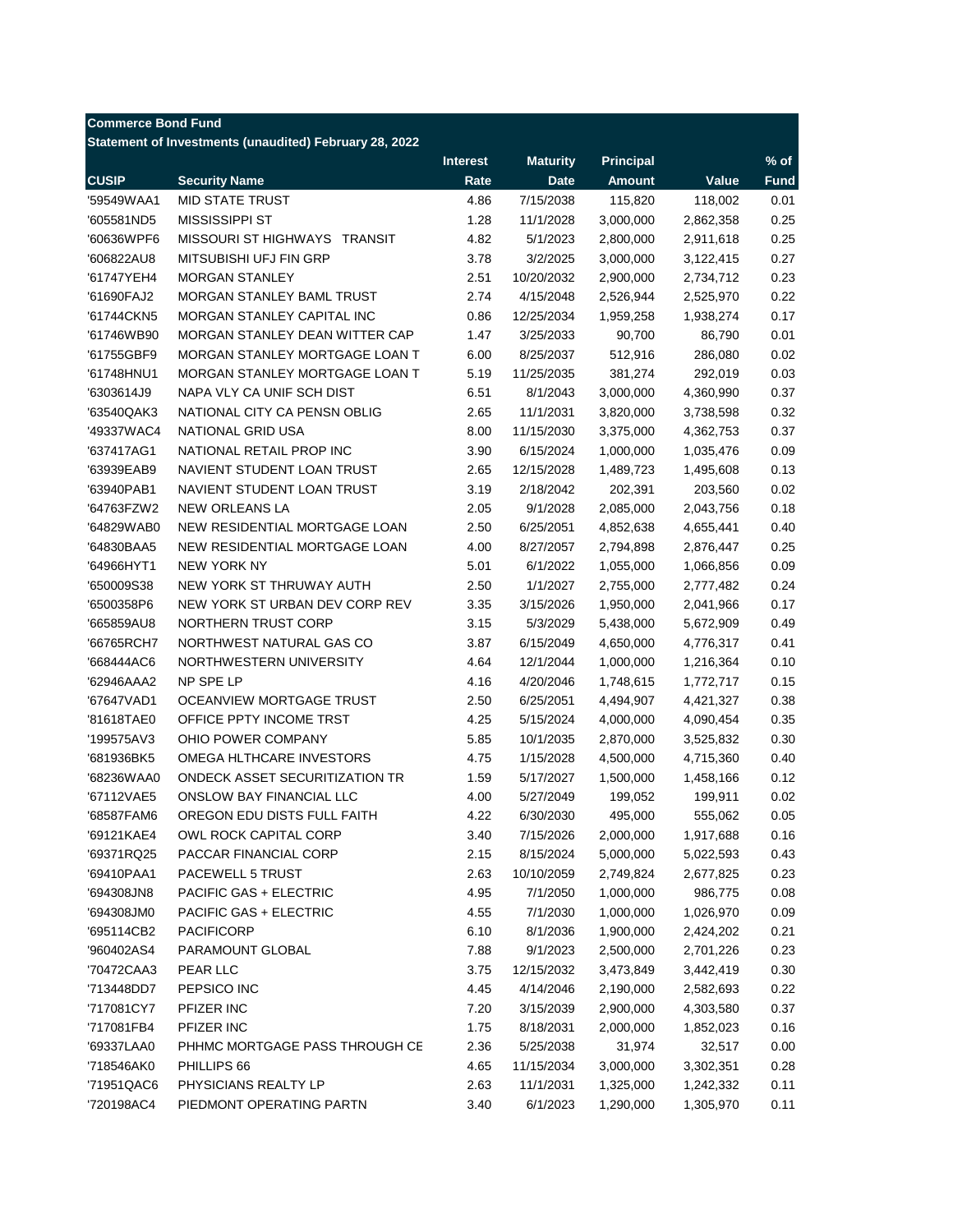|              | Statement of Investments (unaudited) February 28, 2022 | <b>Interest</b> | <b>Maturity</b> | <b>Principal</b> |           | $%$ of      |
|--------------|--------------------------------------------------------|-----------------|-----------------|------------------|-----------|-------------|
| <b>CUSIP</b> | <b>Security Name</b>                                   | Rate            | <b>Date</b>     | <b>Amount</b>    | Value     | <b>Fund</b> |
| '720198AD2   | PIEDMONT OPERATING PARTN                               | 4.45            | 3/15/2024       | 2,800,000        | 2,901,032 | 0.25        |
| '69349LAR9   | PNC BANK NA                                            | 4.05            | 7/26/2028       | 3,830,000        | 4,084,675 | 0.35        |
| '693475AK1   | <b>PNC FINANCIAL SERVICES</b>                          | 3.99            | 7/29/2049       | 2,500,000        | 2,500,112 | 0.21        |
| '736688LL4   | PORTLAND OR CMNTY CLG DIST                             | 3.97            | 6/1/2027        | 1,250,000        | 1,375,598 | 0.12        |
| '738850TA4   | POWAY CA UNIF SCH DIST                                 | 2.41            | 8/1/2027        | 3,750,000        | 3,784,335 | 0.32        |
| '69351UAR4   | PPL ELECTRIC UTILITIES                                 | 4.75            | 7/15/2043       | 1,025,000        | 1,181,477 | 0.10        |
| '74256LEJ4   | PRINCIPAL LFE GLB FND II                               | 0.50            | 1/8/2024        | 1,340,000        | 1,305,190 | 0.11        |
| '74333LAA4   | <b>PROGRESS RESIDENTIAL TRUST</b>                      | 2.08            | 6/17/2037       | 1,000,000        | 983,304   | 0.08        |
| '744320AL6   | PRUDENTIAL FINANCIAL INC                               | 5.88            | 9/15/2042       | 2,000,000        | 2,025,000 | 0.17        |
| '743917AH9   | PRUDENTIAL INSURANCE CO                                | 8.30            | 7/1/2025        | 2,775,000        | 3,228,785 | 0.28        |
| '744573AS5   | PUBLIC SERVICE ENTERPRIS                               | 8.63            | 4/15/2031       | 5,500,000        | 7,394,121 | 0.63        |
| '747525AU7   | <b>QUALCOMM INC</b>                                    | 3.25            | 5/20/2027       | 2,930,000        | 3,056,305 | 0.26        |
| '75409JAG2   | <b>RATE MORTGAGE TRUST</b>                             | 2.50            | 7/25/2051       | 4,642,209        | 4,534,642 | 0.39        |
| '74927XAG7   | RBSGC MORTGAGE PASS THROUGH CE                         | 3.65            | 7/25/2035       | 6,747            | 6,599     | 0.00        |
| '74927XAF9   | RBSGC MORTGAGE PASS THROUGH CE                         | 1.00            | 11/25/2021      | 176,723          | 144,816   | 0.01        |
| '756109BG8   | <b>REALTY INCOME CORP</b>                              | 3.95            | 8/15/2027       | 2,400,000        | 2,550,657 | 0.22        |
| '756109AZ7   | <b>REALTY INCOME CORP</b>                              | 0.75            | 3/15/2026       | 2,400,000        | 2,239,004 | 0.19        |
| '759351AP4   | REINSURANCE GRP OF AMER                                | 3.15            | 6/15/2030       | 2,500,000        | 2,486,820 | 0.21        |
| '759351AM1   | REINSURANCE GRP OF AMER                                | 3.95            | 9/15/2026       | 2,000,000        | 2,129,781 | 0.18        |
| '75951AAN8   | RELIANCE STAND LIFE II                                 | 2.75            | 1/21/2027       | 1,750,000        | 1,750,464 | 0.15        |
| '75970NBE6   | RENAISSANCE HOME EQUITY LOAN T                         | 5.14            | 11/25/2035      | 487,148          | 505,604   | 0.04        |
| '761118CF3   | RESIDENTIAL ACCREDIT LOANS, IN                         | 0.69            | 7/25/2035       | 121,248          | 91,400    | 0.01        |
| '45660NN84   | RESIDENTIAL ASSET SECURITIZATI                         | 5.00            | 8/25/2019       | 5,811            | 6,107     | 0.00        |
| '76111XZV8   | RESIDENTIAL FUNDING MTG SEC I                          | 5.50            | 11/25/2035      | 54,290           | 51,394    | 0.00        |
| '762323AS2   | RHODE ISLAND ST STUDENT LOAN A                         | 2.53            | 12/1/2025       | 2,000,000        | 2,024,120 | 0.17        |
| '76804ADA0   | RIVER CITY INC KY PKG AUTH REV                         | 2.75            | 12/1/2033       | 2,890,000        | 2,939,984 | 0.25        |
| '773903AH2   | ROCKWELL AUTOMATION                                    | 3.50            | 3/1/2029        | 3,000,000        | 3,174,361 | 0.27        |
| '783186UE7   | RUTGERS NJ ST UNIV                                     | 2.59            | 5/1/2027        | 4,000,000        | 4,063,084 | 0.35        |
| '840658QF8   | S WSTRN CITY OH SCH DIST FRANK                         | 0.00            | 12/1/2028       | 2,740,000        | 2,321,077 | 0.20        |
| '78520EAB2   | SABEY DATA CENTER ISSUER LLC                           | 1.88            | 6/20/2046       | 3,000,000        | 2,878,307 | 0.25        |
| '79466LAL8   | SALESFORCE.COM INC                                     | 2.90            | 7/15/2051       | 1,000,000        | 904,181   | 0.08        |
| '79466LAJ3   | SALESFORCE.COM INC                                     | 1.95            | 7/15/2031       | 2,850,000        | 2,691,990 | 0.23        |
| '80414L2D6   | SAUDI ARABIAN OIL CO                                   | 3.50            | 4/16/2029       | 5,000,000        | 5,137,500 | 0.44        |
| '78403DAN0   | <b>SBA TOWER TRUST</b>                                 | 2.84            | 1/15/2050       | 1,575,000        | 1,594,625 | 0.14        |
| '78403DAM2   | <b>SBA TOWER TRUST</b>                                 | 3.45            | 3/15/2048       | 3,520,000        | 3,530,514 | 0.30        |
| '80622GAC8   | <b>SCENTRE GROUP TRUST 1/2</b>                         | 3.75            | 3/23/2027       | 4,000,000        | 4,178,419 | 0.36        |
| '806854AJ4   | <b>SCHLUMBERGER INVESTMENT</b>                         | 2.65            | 6/26/2030       | 3,600,000        | 3,494,529 | 0.30        |
| '812643HH0   | SEATTLE WA MUNI LIGHT PWR RE                           | 3.75            | 6/1/2033        | 2,000,000        | 2,234,157 | 0.19        |
| '81745MAA9   | SEQUOIA MORTGAGE TRUST                                 | 1.87            | 2/25/2043       | 594,013          | 583,100   | 0.05        |
| '81746MAA8   | SEQUOIA MORTGAGE TRUST                                 | 3.00            | 11/25/2030      | 687,452          | 682,225   | 0.06        |
| '81746FAA3   | SEQUOIA MORTGAGE TRUST                                 | 3.50            | 9/25/2047       | 1,341,591        | 1,338,860 | 0.11        |
| '81745BAA3   | SEQUOIA MORTGAGE TRUST                                 | 2.50            | 5/25/2043       | 1,280,262        | 1,268,297 | 0.11        |
| '81746NAA6   | SEQUOIA MORTGAGE TRUST                                 | 3.50            | 11/25/2046      | 700,155          | 693,525   | 0.06        |
| '81746DAA8   | SEQUOIA MORTGAGE TRUST                                 | 3.50            | 8/25/2047       | 558,422          | 556,138   | 0.05        |
| '81744FET0   | SEQUOIA MORTGAGE TRUST                                 | 0.78            | 11/20/2034      | 208,620          | 202,990   | 0.02        |
| '81746QAA9   | SEQUOIA MORTGAGE TRUST                                 | 3.50            | 2/25/2048       | 466,055          | 464,483   | 0.04        |
| '81761TAA3   | SERVICEMASTER BRANDS                                   | 2.84            | 1/30/2051       | 3,960,000        | 3,760,020 | 0.32        |
| '817743AE7   | SERVPRO MASTER ISSUER, LLC                             | 2.39            | 4/25/2051       | 1,985,000        | 1,858,575 | 0.16        |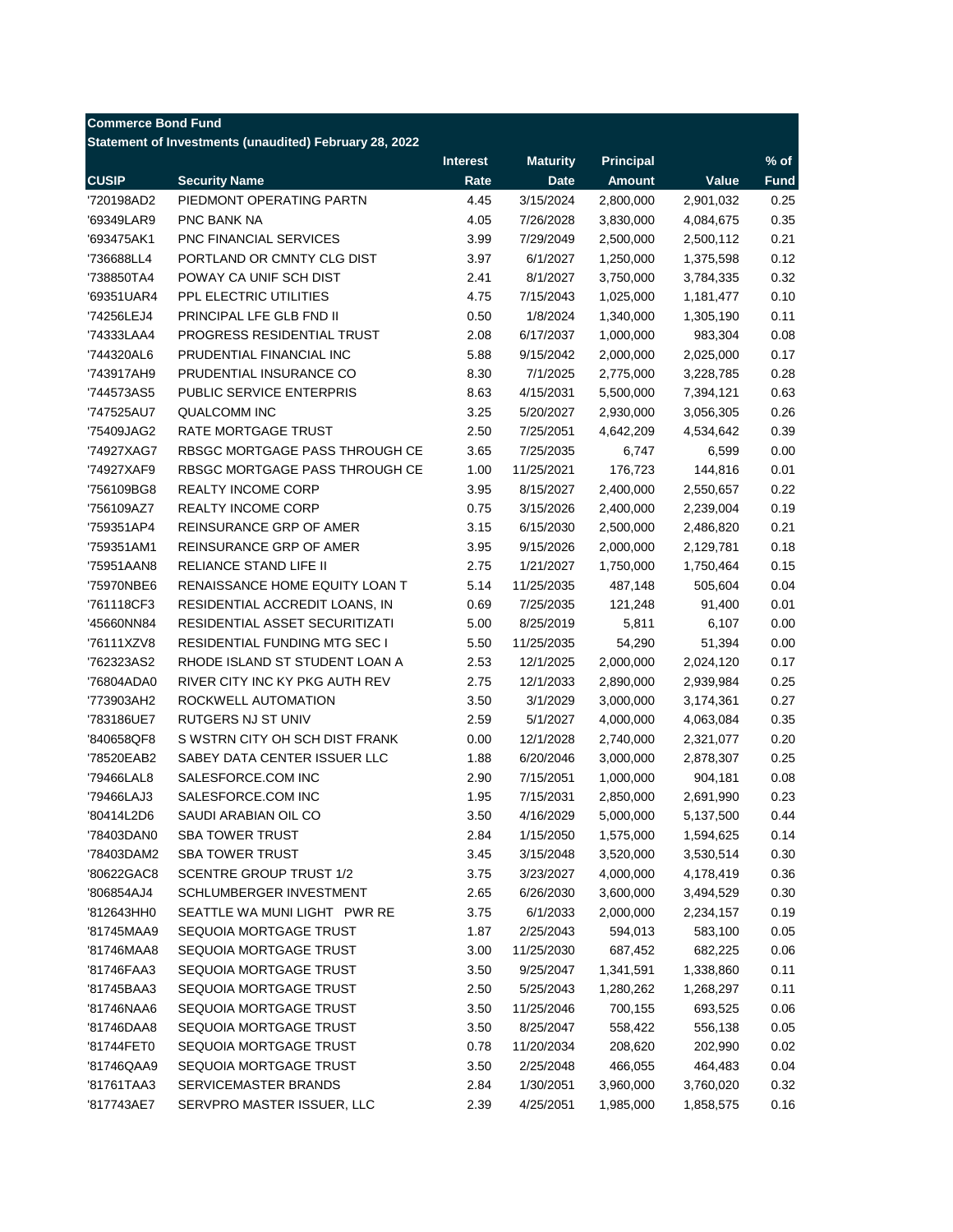| <b>Commerce Bond Fund</b> |                                                        |                 |                 |                  |            |             |
|---------------------------|--------------------------------------------------------|-----------------|-----------------|------------------|------------|-------------|
|                           | Statement of Investments (unaudited) February 28, 2022 |                 |                 |                  |            |             |
|                           |                                                        | <b>Interest</b> | <b>Maturity</b> | <b>Principal</b> |            | $%$ of      |
| <b>CUSIP</b>              | <b>Security Name</b>                                   | Rate            | <b>Date</b>     | <b>Amount</b>    | Value      | <b>Fund</b> |
| '82281FAA2                | SHELLPOINT CO ORIGINATOR TRUST                         | 3.50            | 10/25/2047      | 887,104          | 880,460    | 0.08        |
| '824348BN5                | SHERWIN WILLIAMS CO                                    | 2.20            | 3/15/2032       | 1,075,000        | 1,002,360  | 0.09        |
| '82620KAR4                | SIEMENS FINANCIERINGSMAT                               | 2.70            | 3/16/2022       | 3,000,000        | 3,002,618  | 0.26        |
| '82652QAA9                | SIERRA RECEIVABLES FUNDING CO                          | 0.99            | 11/20/2037      | 585,162          | 572,348    | 0.05        |
| '828807CR6                | SIMON PROPERTY GROUP LP                                | 3.75            | 2/1/2024        | 2,815,000        | 2,902,393  | 0.25        |
| '83402JAC2                | SOCIAL PROFESSIONAL LOAN PROGR                         | 2.74            | 10/25/2032      | 238,484          | 239,136    | 0.02        |
| '78470RAC1                | SOCIAL PROFESSIONAL LOAN PROGR                         | 2.49            | 1/25/2036       | 142,105          | 142,390    | 0.01        |
| '78490DAB0                | SOCIAL PROFESSIONAL LOAN PROGR                         | 3.59            | 1/25/2048       | 2,887,302        | 2,930,524  | 0.25        |
| '83715RAH5                | SOUTH CAROLINA STUDENT LOAN CO                         | 1.69            | 1/25/2036       | 1,527,198        | 1,529,374  | 0.13        |
| '842400FF5                | SOUTHERN CAL EDISON                                    | 5.55            | 1/15/2037       | 1,000,000        | 1,160,044  | 0.10        |
| '843590DJ6                | SOUTHERN PACIFIC SECURED ASSET                         | 7.49            | 7/25/2029       | 892,349          | 889,273    | 0.08        |
| '85208NAD2                | SPRINT SPECTRUM / SPEC I                               | 4.74            | 3/20/2025       | 1,625,000        | 1,674,504  | 0.14        |
| '784710AA3                | <b>SSM HEALTH CARE</b>                                 | 3.82            | 6/1/2027        | 4,990,000        | 5,334,785  | 0.46        |
| '784710AB1                | <b>SSM HEALTH CARE</b>                                 | 3.69            | 6/1/2023        | 3,000,000        | 3,055,337  | 0.26        |
| '85521DAA0                | <b>STAR TRUST</b>                                      | 0.72            | 4/17/2038       | 3,324,227        | 3,307,285  | 0.28        |
| '41980UAB7                | STATE OF HAWAII DBEDT                                  | 3.24            | 1/1/2031        | 6,570,665        | 6,864,336  | 0.59        |
| '85732PCA6                | STATE PUBLIC SCH BLDG AUTH PA                          | 6.50            | 9/15/2028       | 3,000,000        | 3,719,317  | 0.32        |
| '857492706                | STATE STREET INSTITUTIONAL US                          | 0.00            |                 | 15,332,734       | 15,332,734 | 1.31        |
| '862121AA8                | <b>STORE CAPITAL CORP</b>                              | 4.50            | 3/15/2028       | 2,000,000        | 2,143,190  | 0.18        |
| '86359BNW7                | STRUCTURED ADJUSTABLE RATE MOR                         | 2.28            | 4/25/2034       | 39,401           | 39,938     | 0.00        |
| '863579CB2                | STRUCTURED ADJUSTABLE RATE MOR                         | 2.62            | 10/25/2034      | 204,728          | 213,197    | 0.02        |
| '86358EBW5                | STRUCTURED ASSET INVESTMENT LO                         | 1.31            | 6/25/2033       | 199,854          | 200,549    | 0.02        |
| '86359A5B5                | STRUCTURED ASSET SECURITIES CO                         | 3.00            | 11/25/2033      | 95,598           | 98,453     | 0.01        |
| '86359A5V1                | STRUCTURED ASSET SECURITIES CO                         | 2.32            | 11/25/2033      | 82,080           | 81,354     | 0.01        |
| '86359A3E1                | STRUCTURED ASSET SECURITIES CO                         | 2.31            | 10/25/2033      | 131,011          | 134,177    | 0.01        |
| '866677AE7                | <b>SUN COMMUNITIES</b>                                 | 2.70            | 7/15/2031       | 1,000,000        | 940,456    | 0.08        |
| '87342RAG9                | TACO BELL FUNDING, LLC                                 | 1.95            | 8/25/2051       | 1,920,188        | 1,838,503  | 0.16        |
| '878091BF3                | <b>TEACHERS INSUR + ANNUITY</b>                        | 4.27            | 5/15/2047       | 3,000,000        | 3,235,666  | 0.28        |
| '880451AU3                | TENNESSEE GAS PIPELINE                                 | 7.63            | 4/1/2037        | 1,450,000        | 1,904,207  | 0.16        |
| '880451AW9                | <b>TENNESSEE GAS PIPELINE</b>                          | 8.38            | 6/15/2032       | 628,000          | 837,300    | 0.07        |
| '882508BF0                | <b>TEXAS INSTRUMENTS INC</b>                           | 3.88            | 3/15/2039       | 2,925,000        | 3,178,131  | 0.27        |
| '88444NAC2                | THOMAS JEFFERSON UNIV                                  | 2.37            | 11/1/2025       | 1,375,000        | 1,362,623  | 0.12        |
| '88603UAA7                | THRUST ENGINE LEASING                                  | 4.16            | 7/15/2040       | 4,912,020        | 4,827,355  | 0.41        |
| '872480AA6                | TIF FUNDING II LLC                                     | 2.09            | 8/20/2045       | 2,035,500        | 1,974,078  | 0.17        |
| '88738TAA8                | <b>TIMKEN CO</b>                                       | 6.88            | 5/8/2028        | 2,750,000        | 3,242,029  | 0.28        |
| '891490AT1                | <b>TOSCO CORP</b>                                      | 8.13            | 2/15/2030       | 2,095,000        | 2,823,638  | 0.24        |
| '89174UAA4                | TOWD POINT ASSET TRUST 2018 SL                         | 0.79            | 1/25/2046       | 1,004,071        | 1,001,406  | 0.09        |
| '89175VAB9                | TOWD POINT MORTGAGE TRUST                              | 3.50            | 3/25/2058       | 5,500,000        | 5,604,147  | 0.48        |
| '89172PAA7                | TOWD POINT MORTGAGE TRUST                              | 3.00            | 8/25/2055       | 58,662           | 58,703     | 0.01        |
| '89169DAB7                | TOWD POINT MORTGAGE TRUST                              | 3.00            | 7/25/2057       | 1,850,000        | 1,869,626  | 0.16        |
| '89352HAT6                | <b>TRANSCANADA PIPELINES</b>                           | 4.88            | 1/15/2026       | 1,000,000        | 1,082,155  | 0.09        |
| '89356BAC2                | TRANSCANADA TRUST                                      | 5.30            | 3/15/2077       | 4,660,000        | 4,473,600  | 0.38        |
| '89417EAP4                | TRAVELERS COS INC                                      | 4.10            | 3/4/2049        | 2,000,000        | 2,194,583  | 0.19        |
| '893939AE8                | TRAVELERS PPTY CASUALTY                                | 7.75            | 4/15/2026       | 1,493,000        | 1,789,377  | 0.15        |
| '89656YAB1                | TRINITY RAIL LEASING L.P.                              | 2.56            | 11/19/2050      | 10,315,000       | 10,144,121 | 0.87        |
| '89657BAA2                | TRINITY RAIL LEASING L.P.                              | 3.82            | 4/17/2049       | 4,401,076        | 4,439,128  | 0.38        |
| '89657BAC8                | TRINITY RAIL LEASING L.P.                              | 3.10            | 10/18/2049      | 3,000,000        | 2,951,783  | 0.25        |
| '89680HAA0                | TRITON CONTAINER FINANCE LLC                           | 2.11            | 9/20/2045       | 5,497,396        | 5,325,846  | 0.46        |
|                           |                                                        |                 |                 |                  |            |             |